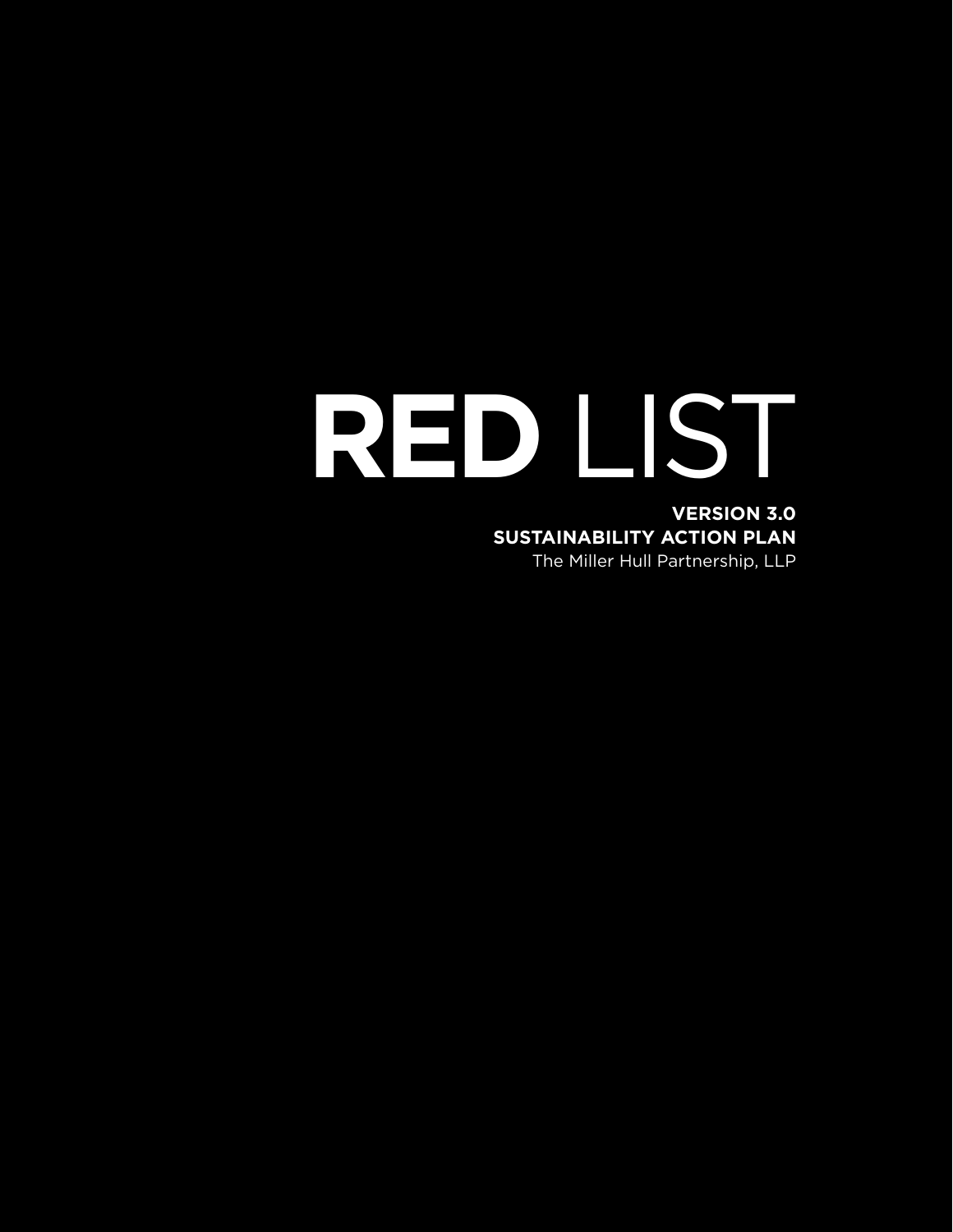## MILLER HULL **RED LIST V3.0**

Bullitt Center, Seattle, WA



# **IS IT WORTH IT? IS THERE A SAFER ALTERNATIVE?**

GREEN SCIENCE POLICY INSTITUTE

PRECAUTIONARY PRINCIPLE:

*When an activity raises threats of harm to human health or the environment, precautionary measures should be taken even if some cause and effect relationships are not fully established scientifically.* 

| <b>CHEMICAL CLASS</b>              | <b>CHEMICAL / ELEMENT / MATERIAL</b> |
|------------------------------------|--------------------------------------|
| CHLORINATED POLYMERS               | POLYVINYL CHLORIDE (PVC)             |
| <b>FLAME RETARDANTS</b>            | HALOGENATED FLAME RETARDANTS         |
| <b>PHTHALATES</b>                  | <b>PHTHALATES</b>                    |
| FORMALDEHYDE (ADDED)               | FORMALDEHYDE (ADDED)                 |
| BISPHENOL A (BPA)                  | <b>BISPHENOL A (BPA)</b>             |
| TOXIC HEAVY METALS                 | <b>HEXAVALENT CHROMIUM (HEX 6)</b>   |
|                                    | LEAD                                 |
|                                    | <b>MERCURY</b>                       |
| PER- AND POLYFLUORALKYL SUBSTANCES | PER- AND POLYFLUORALYKL SUBSTANCES   |
| (PFAS)                             | (PFAS)                               |
| ALKYLPHENOLS (APES) AND RELATED    | ALKYLPHENOLS (APES)                  |
| <b>COMPOUNDS</b>                   |                                      |
| <b>WOOD TREATMENTS</b>             | <b>CREOSOTE</b>                      |
|                                    | PNETACHLOROPHENOL                    |

In connection with human health, it is important to know materials ingredients and their toxicity concerns, which is why we support the efforts behind emerging scientific data that continue to evolve our understanding of materials heatlh. As part of our Sustainability Action Plan, Miller Hull has comitted to removing Red List chemicals from our projects. Our list includes an effort to address chemical classes.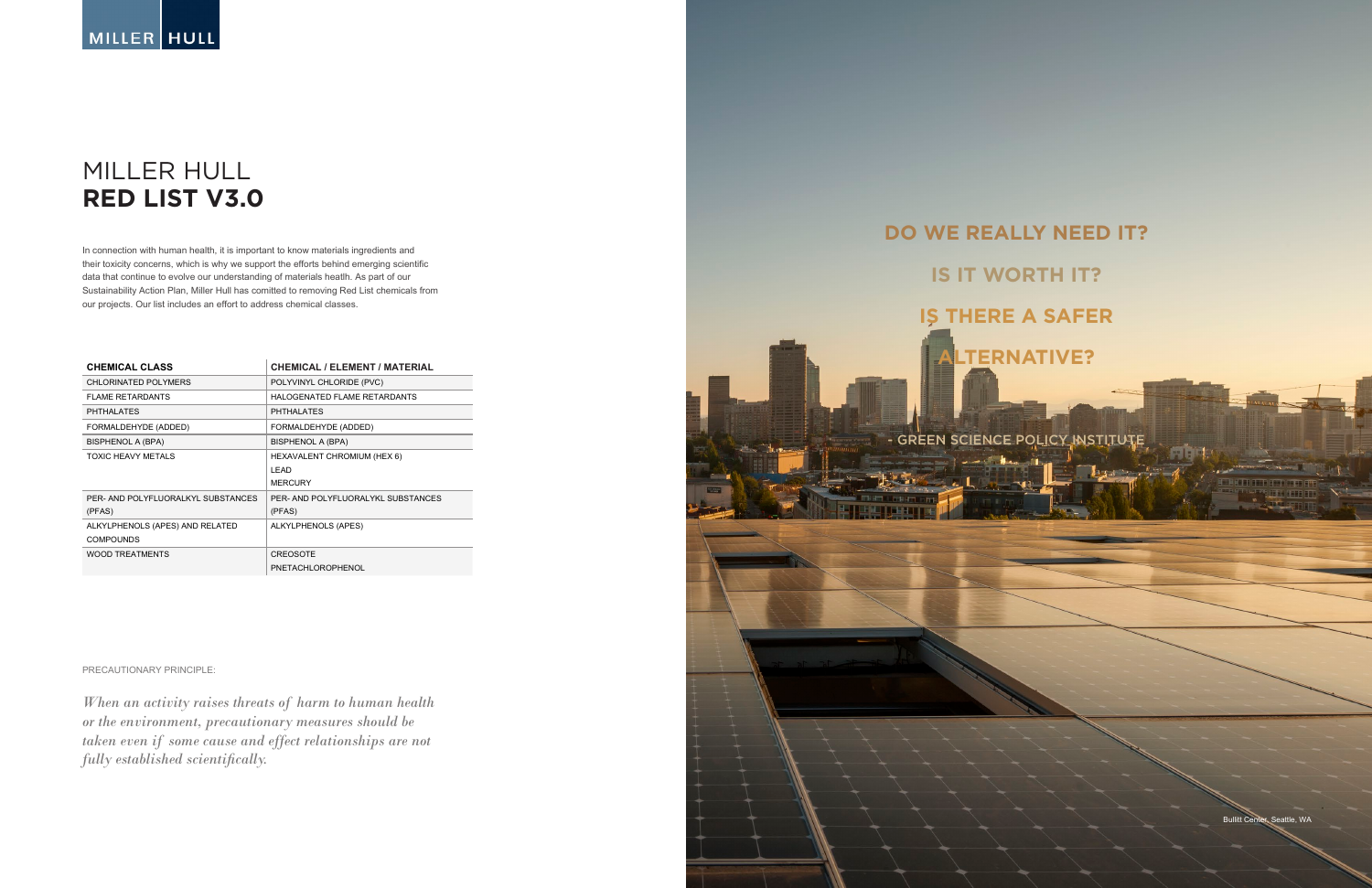- **WHAT Polyvinyl Chloride**, commonly abbreviated **PVC**, is the world's third-most widely **HOW** *As contractors, we care because...* produced synthetic plastic polymer. PVC is largely used in construction because it can be more effective in weight, cost, and performance than traditional materials such as copper, iron or wood in pipe applications.
	- The production of PVC results in the release of toxins including **dioxins**. The burning of PVC results in the release of dioxins. Additives of PVC can be toxic to users. The manufacturing and incineration of PVC also creates and releases dioxins, which cause a wide range of health effects including **cancer, birth defects, diabetes, learning and developmental delays, endometriosis, and immune system abnormalities.** One type of dioxin present in PVC is the most **potent carcinogen ever tested**. These toxin's primary pathway into the human body is through **inhalation**.
	- The chemicals present in PVC are known as persistent biocumulative toxins **(PBT's)** which mean **they will persist in the environment and species around the world indefinitely.** These are also commonly referred to as "forever chemicals."
	- A common myth is that PVC can be recycled. PVC never completely breaks down in the environment, **it cannot be recycled and interferes with the recycling of other plastics**. 1

- As one of the most common building products, PVC is a toxic chemical largely used in building materials such as pipes, electric cables, photo-effect wood finish, window frames and sills, fascia, siding, weather boarding, flooring, ceiling tiles, interior cladding, and more.
- Healthy Building Network research shows vinyl (PVC) is the number one driver of asbestos use in the US. The vinyl/asbestos connection stems from the fact that PVC production is the largest single use for industrial chlorine, and chlorine production is the largest single consumer of asbestos in the US.
- More than 70% of PVC is used in building and construction applications. This makes the building and construction industry the single largest product sector consuming chlorine, bearing sizable responsibility for the ongoing demand for asbestos.<sup>2</sup>



While many health and environmental problems are associated with PVC, the construction industry has been unaware of its true cost and long considered it as a cheap convenient material. There exist a variety of cost effective materials with less health hazard to workers, building users, and the general public that perform equally well.<sup>7</sup>

- Potential health and environmental hazards during the use phase could include the release of toxic substances from largely plasticized PVC products into the indoor or natural environment.
- Studies have linked dust containing phthalates from homes with PVC flooring with an increase in asthma, rhinitis and eczema. The presence of PVC flooring in the child's bedroom was the strongest predictor of respiratory ailments.<sup>3</sup>
- The average American's exposure to the dioxin in PVC poses a calculated risk of cancer of greater than 1 in 1,000 – thousands of times greater than the usual standard for acceptable risk. The incidences were higher in multiple family dwellings where a higher percentage of PVC flooring was found.<sup>4</sup>
- The use of PVC as a building material contributes to the degradation of indoor air and is linked to respiratory symptoms in children and office workers. The plasticizers with which it is treated pose clear threats, at background level, to fetal development of the male reproductive tract and may also damage sperm cells in adult males.<sup>5</sup>
- Disposal Issue: Landfilling or burning of PVC causes toxic plasticizers and metal based stabilizers to leach into the environment through soil, water and air exposure.

### **WHY**  DO WE CARE?

**HOW**  TO MAKE A **CHANGE** 

• The greatest risk of exposure is to workers in production facilities and those who work with the products during construction, primarily through inhalation.

| "Exposure to a single PVC                                                                                                                                                                                                                                                                                                 | <i>Alternative Options</i>          |                                                                                                                                                                                      |                                                                                                                                                                                                                                                                                                                                                                                                    |  |
|---------------------------------------------------------------------------------------------------------------------------------------------------------------------------------------------------------------------------------------------------------------------------------------------------------------------------|-------------------------------------|--------------------------------------------------------------------------------------------------------------------------------------------------------------------------------------|----------------------------------------------------------------------------------------------------------------------------------------------------------------------------------------------------------------------------------------------------------------------------------------------------------------------------------------------------------------------------------------------------|--|
| fire can cause permanent                                                                                                                                                                                                                                                                                                  | <b>Products with Vinyl</b>          | <b>Safer Alternative Material</b>                                                                                                                                                    |                                                                                                                                                                                                                                                                                                                                                                                                    |  |
| respiratory disease Due<br>to its intrinsic hazards,<br>we support efforts to<br>identify and use alternative<br>building materials that<br>do not pose as much risk<br>as PVC to fire fighters,<br>building occupants or<br>communities."<br>Richard M Duffy, International Association<br>of Fire Fighters <sup>6</sup> | Piping                              | <b>Cast Iron, Steel, Concrete</b><br><b>Vitrified Clay, Lead-free</b><br>Copper (interior only),<br><b>HDPE</b> (high density<br>polyethylene), un-crosslinked<br>PEX, Polypropylene | Depending on the plumbing application, a wide<br>range of materials can be used to construct pipes<br>for hot and cold potable water, as well as waste<br>pipe and sanitary drains.                                                                                                                                                                                                                |  |
|                                                                                                                                                                                                                                                                                                                           | <b>Resilient</b><br><b>Flooring</b> | Cork, Linoleum, Rubber                                                                                                                                                               | Cork and linoleum both source their primary<br>ingredients from plants and natural minerals.<br>Be sure to select a cork floor made without a<br>PVC backing. While rubber flooring is based on<br>styrene-butadiene chemistry and has a number of<br>concerns, a 2009 evaluation of resilient flooring<br>from the Healthy Building Network still indicated it<br>as a preferred option over PVC. |  |
|                                                                                                                                                                                                                                                                                                                           | <b>Carpet Backing</b>               | <b>Polyvinyl Butyral (PVB)</b>                                                                                                                                                       | Some carpet backing and other flooring products<br>can contain a PVC backing. Be sure to ask the<br>manufacturer for a product that has an alternative<br>bio-based backing that is less harmful and<br>persistent than PVC.                                                                                                                                                                       |  |
|                                                                                                                                                                                                                                                                                                                           | <b>Wall Covering</b>                | <b>Textiles, Polyethylene</b>                                                                                                                                                        | Fabrics offer an alternative to PVC wall coverings.<br>Xorel, made by Carnegie Fabrics, features a<br>polyethylene fabric made from sugar cane rather<br>than petroleum.                                                                                                                                                                                                                           |  |
|                                                                                                                                                                                                                                                                                                                           | <b>Wall Protection</b>              | Aluminum, Bio-based<br>Polymers, Stainless Steel,<br><b>Zinc</b>                                                                                                                     | Metal sheeting and plates offer a simple alternative<br>to PVC wall protection, while some corn-derived<br>polymers are also entering the market.                                                                                                                                                                                                                                                  |  |
|                                                                                                                                                                                                                                                                                                                           | <b>Window Blinds</b><br>and Shades  | Textiles, Polyethylene,<br>Aluminum                                                                                                                                                  | When specifying fabric shades, avoid PVC-<br>coated, stain resistant, anti-static, or other surface<br>treatments that may introduce unwanted hazards.<br>Anti-microbial coatings are not needed and have<br>more harmful human health effects.                                                                                                                                                    |  |
|                                                                                                                                                                                                                                                                                                                           | Window<br><b>Frames</b>             | Aluminum, Wood, Fiberglass                                                                                                                                                           | Wood, fiberglass and aluminum window frames<br>are readily available in a variety of colors. Vinyl<br>window frames have been found to have significant<br>moisture infiltration and leaking failures years after<br>installation leading to costly lawsuits, mold issues<br>and high building energy uses.                                                                                        |  |

Table 1. Substitute Materials for Common PVC Building Components and Interior Finishes<sup>8</sup>

*As architects, we care because...*

*As building owners, we care because...*

# IS IT?

"Because infinitesimal doses of dioxin are enough to cause health damage, the only level of dioxin exposure that should be considered acceptable from a public health perspective is zero."

*Joe Thornton, Environmental Impacts of Polyvinyl Chloride Building Materials15*

### CHLORINATED POLYMERS **POLYVINYL CHLORIDE (PVC)**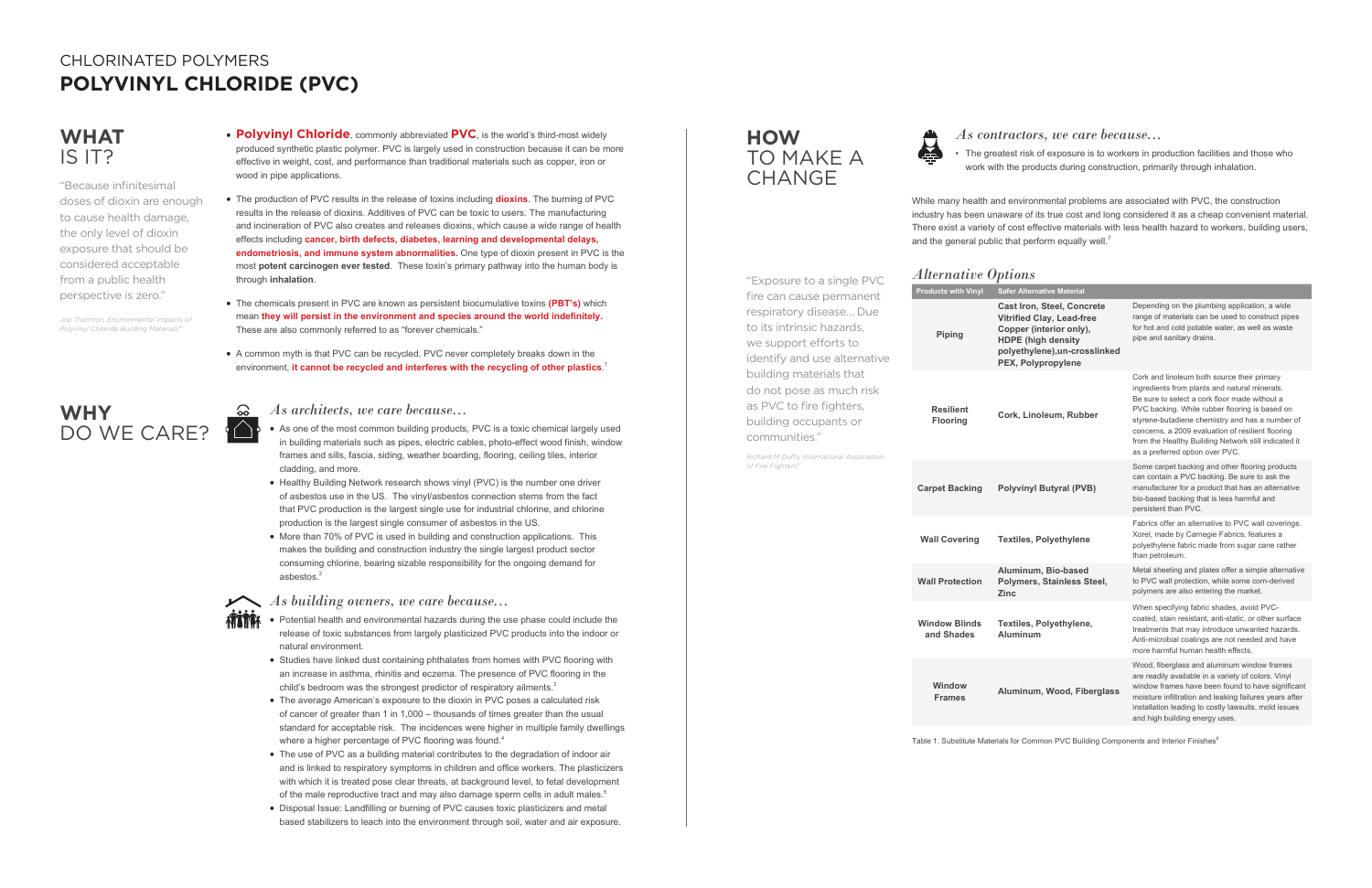- **WHAT**  $\bullet$  **Flame retardants** are chemicals added to products to delay or prevent ignition and *As contractors, we care because...* the spread of fire. They are used in levels of about 1% to 30% of the weight of foam or plastic found in products such as textiles, furniture, electronics, building insulation, baby products, surface finishes and coatings, wire and cable. Flame retardants are broadly classified into **halogenated** and non-halogenated flame retardants. Bromine, chlorine, fluorine and iodine, are the elements in the chemical group known as halogens.<sup>9</sup>
	- Flame retardants are associated with **reduced IQ** (similar to lead poisoning), **reduced fertility, birth defects, and hormonal changes.** Many are similar in structure or even identical to banned chemicals such as DDT, Mirex and PCBs.<sup>10</sup> When these products ignite, the chemicals can **produce the toxic gases** that cause most **fire deaths and injuries.**
	- There is **no significant fire safety benefit from HFRs.**

- Flame retardants are a human health concern, and building users will have direct contact with building materials that contain Halogenated Flame Retardants.
- Product treated with HFR's are toxic and cannot be recycled. Thus, they are either burned or placed in landfills. When burned, toxins are released into the air; and when landfilled, toxins can leach into water and soil, affecting food and water supplies.<sup>11</sup>



• Halogenated Flame Retardants: HFRs are added to too many building materials – even when they are not needed. Fire scientists, toxicologists, and even firefighters are raising alarm bells around the world. **There is no significant fire safety benefit from HFRs** in foam or wiring behind walls or under concrete slabs, yet current US codes requires HFRs in these applications. Sadly, during a fire, HFRs release significantly more smoke and very toxic gases that harm/kill occupants and firefighters. **The European Union has already banned some HFRs, but the US lags behind.** There is currently a concerted effort in the green building movement to remove HFRs from materials when there is no added fire safety benefit.<sup>12</sup>

**• Occupational exposure:** HFR's release toxins during manufacturing, transportation, and construction process.

Compro FR-60-P is a safe, non toxic, non halogen, flame retardant. It is designed for flexible foams. They provide a variety of features for these coatings outside of excelled flame retardancy such as impact strength, flexibility, and water repellency. On saturated polyester resins cured with melamine such as our Compromel, Compro FR-60-P will impart film thickness and greater chemical resistance. In PET coatings it will facilitate cast and mold properties and reduce stress and strain afterwards.<sup>16</sup>

#### **No, we do not need flame retardants for fire safety.**

- 
- 
- 

• Surprisingly, flame retardants, as used to meet current standards for furniture and baby products, do not increase overall fire safety. While they may delay ignition a few seconds, they will eventually burn and can produce the toxic gases that cause most fire injuries and deaths.

### **WHY**  DO WE CARE?

### **HOW**  TO MAKE A **CHANGE**

- *As architects, we care because...*
- Halogenated flame retardants (HFR's) are used in building materials such as surface finishes and coatings.
- Our specifications have the power to drive market change for safer materials.
- Flame retardants can come into direct contact with building occupants.

• Policy actions are taking such other factors into consideration. For example, the updated California Furniture Flammability Standard (TB117-2013), which has implemented in January 2014 is based on a smolder test for fabric, which is where the majority of fires begin. **The new standard does not lead to the use of flame retardants, so it will now be possible to have increased fire safety without harmful chemicals**. 13

### *Alternative Options* **• Select fabrics, building insulation and furniture foams without HFR's.**

• To increase fire safety, there are insulation and furniture products available without HFR's.

#### **• Alternatives-GREEN Flame Retardants: Compro FR-60**

"Instead of adding new fire retardant chemicals that ultimately may be shown

- 
- to cause health problems,
	-

we should be asking whether we need to use these chemicals or if there are other ways to achieve equivalent fire safety..."

*Arlene Blum, a biophysical chemist and visiting scholar at the University of* 

*California, Berkeley14*

# IS IT?

## FLAME RETARDANTS **HALOGENATED FLAME RETARDANTS**

*As building owners, we care because...*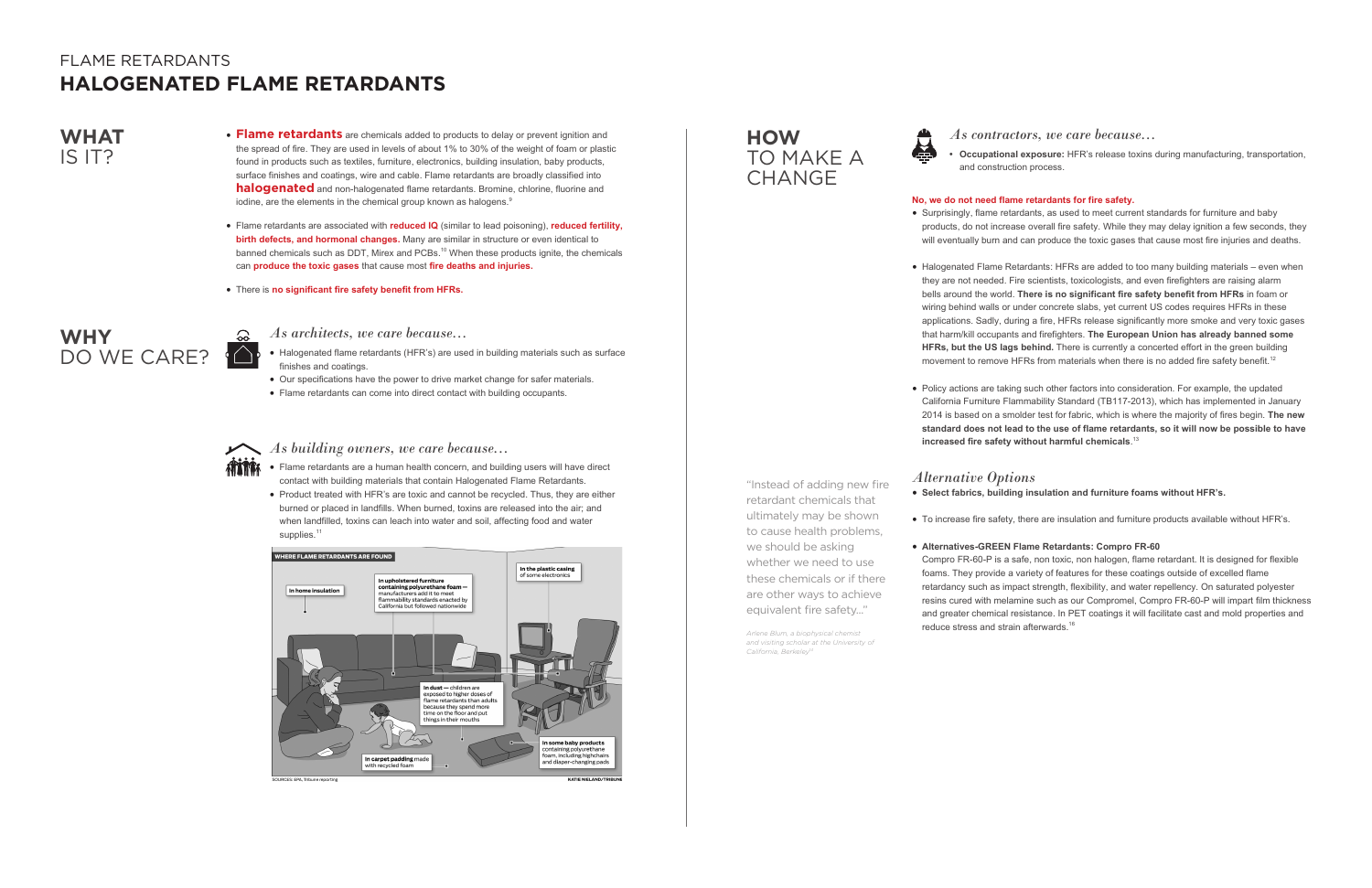- Phthalates know as "plasticizers," are used to make plastics such as polyvinyl chloride (PVC) more flexible or resilient. They are a group of industrial chemicals used as esters of phthalic acid and are most **commonly found in plastics** and primarily in PVC as **plasticizers to increase their flexibility, transparency, durability and longevity.**<sup>25</sup>
- Phthalates are used in a wide range of common products, **from plastics to perfumes**, and are **easily released into the environment**. Because they are not chemically bound to products, leaching, migration, and evaporation during use can occur, resulting in human exposure. Phthalates can be taken into the body in different ways, both through food, breathing and through the skin.
- Phthalates are suspected of **disrupting hormones** and may be related to **several chronic diseases in children**, like **asthma and allergies**. Some phthalates such as DEHP have been linked to **reproductive problems** including **shorter pregnancy duration** and p**remature breast development** in girls and **sperm damage** and **impaired reproductive development** in boys. Some studies have also found a correlation between phthalates and **obesity.**<sup>26</sup>

- Phthalates cling to dust and can then be breathed in by building occupants with children being the most easily affected.
- Occupants and tenants have many opportunities to come in direct contact with Phthalates.
- Phthalates are moderately persistent in the environment. They can be degraded biologically or chemically in the presence of air in days or weeks; in anaerobic conditions, like those often found in groundwater, little if any degradation occurs, with a hydrolysis half-life of 2000 years.<sup>28</sup>



The available data suggest that non-phthalate plasticizers present fewer human health hazards than phthalates. This is not the same as saying that there are no health hazards associated with these non-phthalate plasticizers. **It is important to remember that plasticizers – phthalates or not – will migrate from products causing building occupants to be inevitably exposed to**  them. However, some phthalate-free plasticizers raise fewer concerns than others.<sup>29</sup>

- **• Building materials are the largest end use for PVC**. Major uses of flexible PVC in buildings include carpet backing, resilient flooring, wall coverings, acoustical ceiling surfaces, upholstery textiles, roof membranes, waterproofing membranes, and electrical cord insulation. And they can be released from PVC in to the air. Phthalates can be found in other building products besides just PVC.<sup>27</sup>
- The Environmental Protection Agency (EPA) currently lists 8 chemicals in their Phthalate Action Plan to evaluate and limit the use of.



- phthalate plasticizers reviewed.
- disruption and reproductive toxicity.
- environment than DINP.
- to bioaccumulate.<sup>30</sup>

### **WHY**  DO WE CARE?

### **HOW**  TO MAKE A **CHANGE**

• Eating, breathing and skin contact, as well as blood transfusion, are all ways that Phthalates make their way into our bodies. Workers have direct contact with toxic Phthalates during construction and manufacturing process.

#### **No, we don't we need Phthalates in building materials.**

Avoiding unnecessary plastics, or fragrances and resins removes these toxic chemicals.

#### *Alternative Options*

**• Two bio-based products** – Grindsted Soft-n-Safe (made by Danisco/DuPont) and Polysorb ID 37 (made by Roquette) are well studied and appear to be the least toxic of the six non-

**• Di-(2-ethylhexyl) terephthalate (DEHT)**, sold by Eastman Chemical under the trade name Eastman 168, fares better than DINP (Di-isononyl phthalate) in most health and environmental hazard endpoints. However, further study is needed due to uncertainties surrounding endocrine

**• Hexamoll DINCH (Diisononyl cyclohexane-1,2-dicarboxylate)** also compares favorably overall to DINP, including for carcinogenicity and developmental toxicity. However, DINCH uses DINP in its manufacture and DINCH is less biodegradable and more persistent in the

**• Eastman Chemical's dibenzoate plasticizers,** sold under the Benzoflex trade name, compare well with DINP, but contain substances that are more ecotoxic and have the potential

#### **Products with Phthalates Safer Alternative Material**

**Vinyl Flooring EPDM Type Rubber, Natural Linoleum, Polyolefin flooring Paints and Lacquers Phthalate-free Paints and Coatings Electrical Cabling Polyethylene or Rubber Sheathed Cables Carpet Backing Recycled PET and Glass Carpet Backing**

*As architects, we care because...*

*As building owners, we care because...*

*As contractors, we care because...*

Table 3. Substitute Materials for Common Phthalates Building Components and Interior Finishes

### **WHAT** IS IT?

## **PHTHALATES**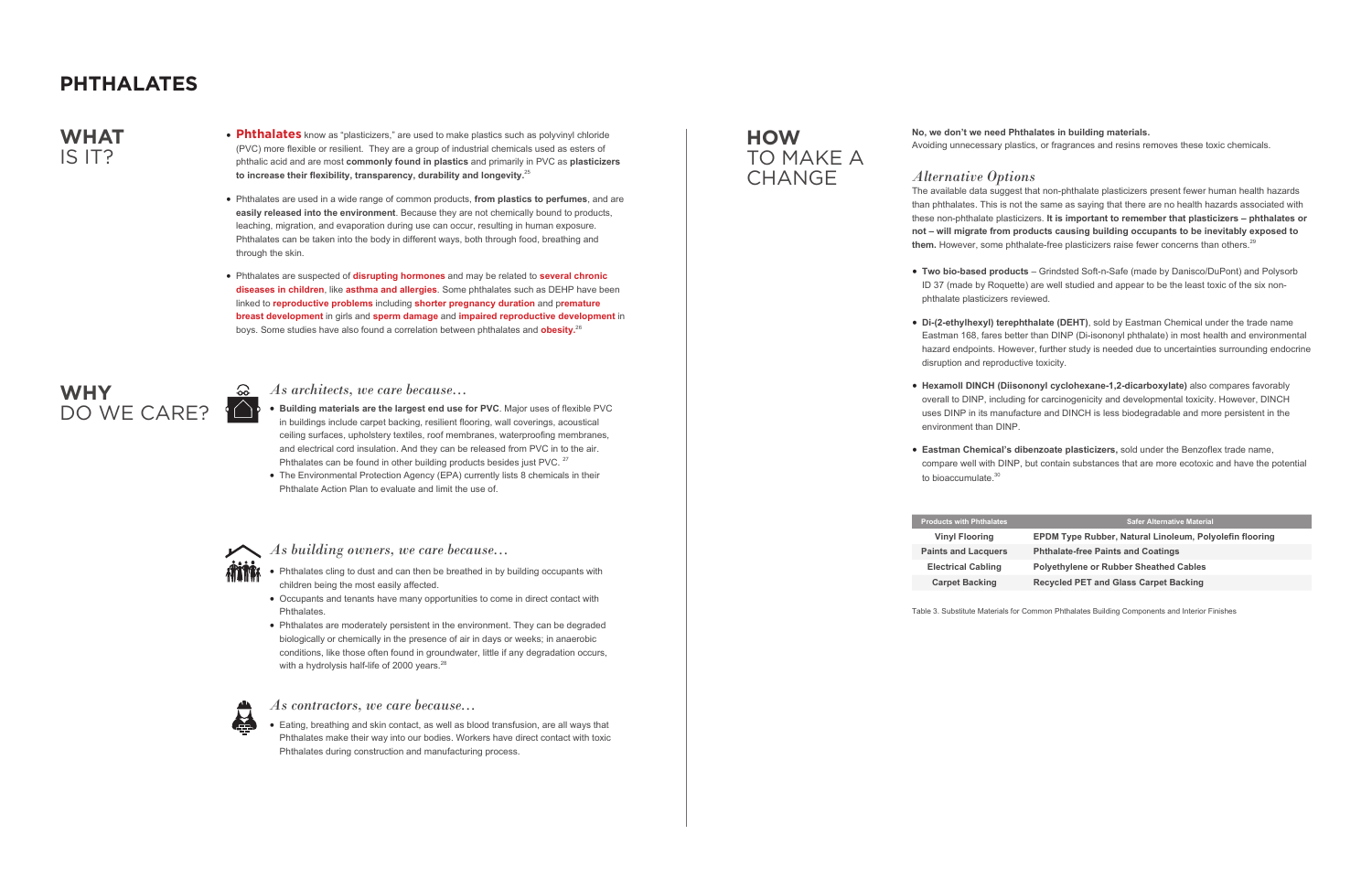• Pressed wood adhesive alternatives include those labeled "formaldehyde-free" or "low-emitting" or those made from phenol-formaldehyde (such as oriented strand board, softwood plywood or exterior grade plywood) generally emit lower levels of formaldehyde. However, formaldehydefree can still mean that lower levels of formaldehyde are allowed so **requesting "no added formaldehyde (NAF)**" is the best course of action.<sup>38</sup>

- In construction, formaldehyde is still widely used in **pressed-wood products**, such as **particleboard, plywood, and fiberboard; glues and adhesives; permanentpress fabrics; paper product coatings; and certain insulation materials.**<sup>34</sup>
- Higher formaldehyde levels are usually found in newer construction. The levels decrease over time due to off-gassing. Formaldehyde levels also increase with increases in temperature and humidity.<sup>35</sup>
- Formaldehyde is a human carcinogen found in composite wood products. Those who live in mobile homes or spend time in portable buildings or classrooms are especially at risk. Gas can be released into the air naturally and increases with temperature rise.



**• Composites of wood fiber** and **polypropylene thermoplastics** are used extensively as substitutes for wood lumber, and are being developed for use in wood panel applications.<sup>39</sup>

• Alternative building materials include those made from non-wood sources (e.g., recycled paper, rammed earth, metal, stone and brick) or solid wood. Agricultural fiber alternatives can come from crops grown specifically for fiber (e.g., kenaf and bagasse) and residues of crops grown for other purposes (e.g., corn stalks/cobs and cotton stalks). $41$ 

• Formaldehyde is a chemical used widely to manufacture building materials and products, such as glue in fiberboard. Formaldehyde is also a by-product of combustion and certain other natural processes. Thus, it may be present in substantial concentrations both indoors and out. $37$  Workers have direct contact with toxic formaldehyde during construction process.

**Products with Formaldeh Wood Binders / Adhesives**

**Foam Carpet Backing Foam Carpet Backing Paint & Coating Preservative** 

Laminates

**Composite Wood Products** 

Wood is one of the primary products that contain added formaldehyde and with some effort it is

### **No, we don't need Formaldehyde.** possible to avoid these hazards.

### **HOW**  TO MAKE A **CHANGE**

### *Alternative Options*

- 
- 
- 
- 
- 
- has in its life-cycle.<sup>40</sup>
- 
- 

• Alternative adhesives may be used in wood products, note that one of the resin feedstocks is epichlorohydrin, which is a probably human carinogen that can result in negative impacts on respiratory and hematological systems. Hardwood plywood and softwood plywood or oriented strand board can be manufactured using alternative adhesives, such as the soy-based resin developed for wood panel applications by Columbia Forest Products.

**• Soybean protein modified with sodium dodecyl sulfate** can also be used as an alternative resin for wood fiber medium density fiberboard preparation.

• Other composite wood products, such as softwood plywood and flake or oriented strandboard are produced for exterior construction use and contain the dark, or red/black-colored **phenolformaldehyde (PF)** resin. As the name implies, formaldehyde is present in this type of resin also, but composite woods that contain PF resin generally emit formaldehyde at considerably lower rates than those containing Urea Formaldehyde (UF) resin.

• The most widely used completely formaldehyde-free alternative resins are **MDI (methylene diphenyl isocyanate) and PVA (polyvinyl acetate)**. Despite its name, PVA is not closely related to PVC. Without chlorine in its molecule it avoids many of the worst problems that PVC

• No Added Urea Formaldehyde (NAUF) products does not mean the product is formaldehyde free. **No added formaldehyde (NAF)** and **Ultra Low Emitting Formaldeyhde (ULEF)** are better options which are emissions tested and **certified by a third party.** 

| de | <b>Safer Alternative Material</b>                         |
|----|-----------------------------------------------------------|
|    | Methylene diphenyl diisocyanate (MDI)<br><b>Soy Flour</b> |
|    | <b>Foam Carpet Backing</b>                                |
|    | Unknown                                                   |
|    | Solid Surface, Solid Wood, Tile, Concrete                 |
|    | Solid Wood                                                |

### *As architects, we care because...*

#### *As building owners, we care because...*

- **ATTRA** Formaldehyde exposure is a special concern for children and the elderly. If children or elderly people are regular occupants in your building, it is important to reduce their exposure to formaldehyde.
	- Formaldehyde has been known to cause cancer in laboratory animals and could possibly cause cancer in humans. There is no known maximum threshold level and no known level below which there is not a threat of cancer. The risk of getting cancer from formaldehyde depends upon the amount and duration of exposure.<sup>36</sup>



*As contractors, we care because...*

Table 4. Substitute Materials for Common Formaldehyde Building Components and Interior Finishes

### **WHAT** IS IT?

- **Formaldehyde is a colorless, strong-smelling, and flammable gas**. Pure formaldehyde is extremely reactive. For this reason, it is often mixed into chemical compounds to form a stable substance. Formaldehyde is used in a wide spectrum of products. Examples include shampoo, lipstick, nail polish, some glues, ink, paint and wrinkle-free fabrics, and building materials, such as sealants and wood composites as a binder. $31$
- The US Environmental Protection Agency (EPA) describes formaldehyde as causing '…watery eyes, burning sensations in the eyes and throat, nausea, and difficulty in breathing in some humans. High concentrations may trigger attacks in people with **asthma**. There is evidence that some people can develop a sensitivity to formaldehyde. It has also been shown to cause cancer in animals and **may cause cancer in humans**. Health effects include **eye, nose, and throat irritation; wheezing and coughing; fatigue; skin rash; severe allergic reactions.**' 32
- **Phenol formaldehyde** and **urea formaldehyde** are two main resins used in composite wood. No added urea formaldehyde (NAUF) and most structural products use phenol-formaldehyde resins that, when cured, do not release significant amounts of formaldehyde back into the environment. Urea formaldehyde can still release some formaldehyde after curing, especially under high heat and humidity. $33$



## **FORMALDEHYDE (ADDED)**

Because of government standards, a certain level of formaldehyde is allowed in products labeled as "formaldehyde-free". To avoid formaldehyde, you should select products with "no added formaldehyde."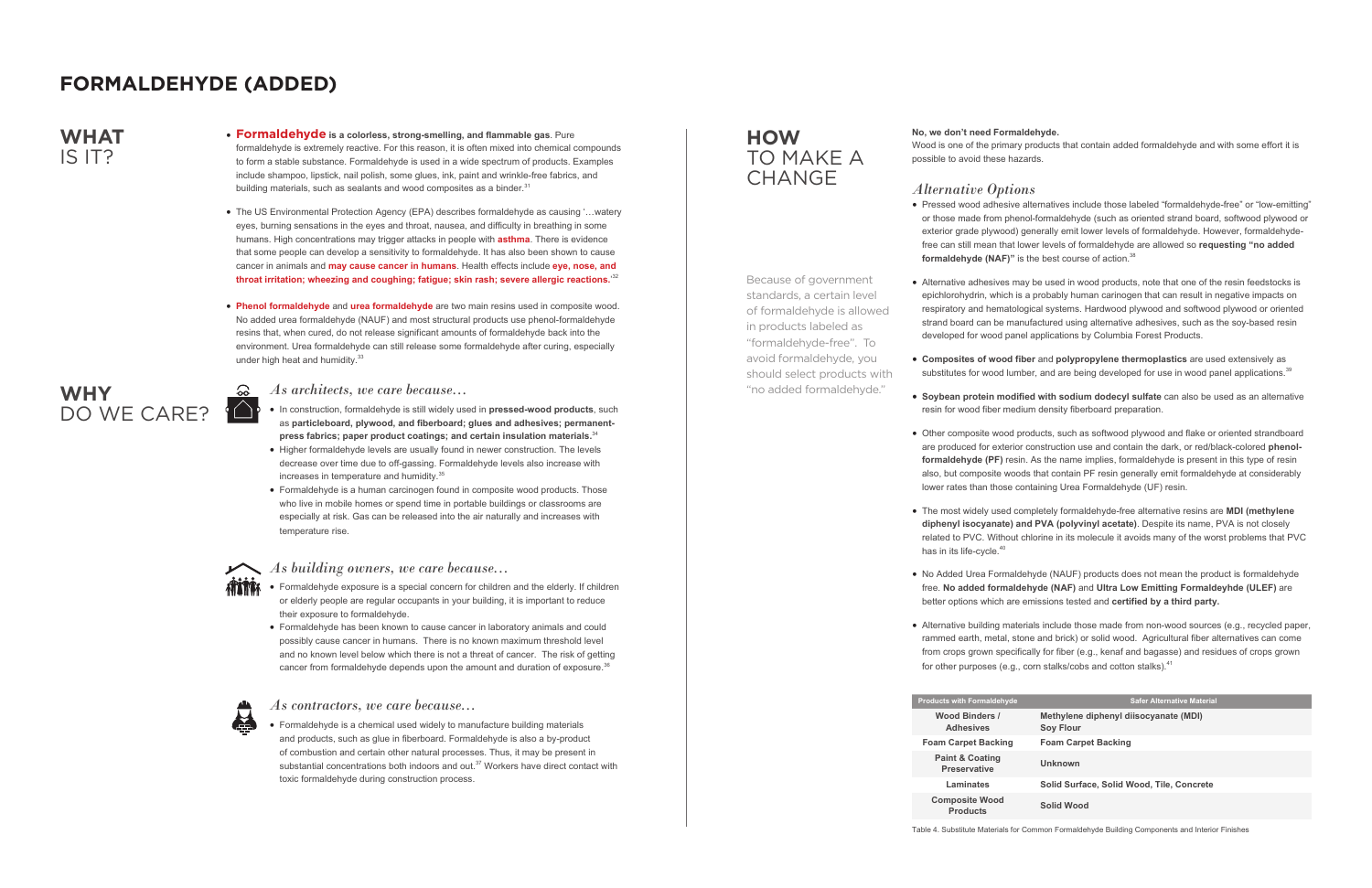- 
- BPA is a toxic chemical component of epoxy resins used in a wide range of building materials, including **high performance coatings** (paints, floor sealers, and other protective coatings), **adhesives and fillers** (caulk, grout, mortar, and putty), **fiberglass binders**, and **cement additives**. 44
- Epoxy resins are also in some electronic equipment, industrial tooling applications, and materials used in the art, aerospace and marine industries.<sup>45</sup>
- With 90% of the population testing positive for BPA and a growing body of science raising increasing concern, responsible specifiers do not need to wait for regulatory action, but can take a precautionary approach to protect building occupants and manufacturing and installation workers. Low VOC products are available that can replace epoxy paints and other epoxy-based products.<sup>46</sup>

#### As *building owners, we care because...*



• The major human exposure route to BPA is diet, including ingestion of contaminated food and water. Building occupants may have direct contact with BPA because it is used to form epoxy resin coating of water pipes. In older buildings, such resin coatings are used to avoid replacement of deteriorating pipes.<sup>47</sup>



• In the workplace, while handling and manufacturing products which contain BPA, inhalation and dermal (through skin) exposures are the most probable routes.<sup>48</sup>

- unknown like BPS.
- are limited or nonexistent.<sup>50</sup>
- 
- scientific knowledge. 51

**Products with BP Protective Coati Epoxy Resins Wire/Electronic She** 

**Polycarbonate Pla** 

#### **No, we don't need BPA and we must be careful not to utilize regrettable substitutions.**

*Alternative Options* Sometimes found in paints and coatings, there are alternative ways to provide a BPA-free finish, like **mill finish** or **coatings without BPA.**

### **WHY**  DO WE CARE?

### **HOW**  TO MAKE A **CHANGE**

**• Use BPA-free products.** Manufacturers are creating more and more BPA-free products. Look for products labeled as BPA-free. If a product isn't labeled, keep in mind that some, but not all, plastics marked with recycle codes 3 or 7 may be made with BPA.<sup>49</sup> However, BPA-free may not mean a product is safe as there may be regrettable substitutions that are less safe or more

• BPA is used in the production of polycarbonate (PC) plastics (used in food contact materials, such as baby bottles and food containers) and epoxy resins (used as protective linings for canned foods and beverages and as a coating on metal lids for glass jars and bottles) that come into contact with a wide variety of food. Some alternatives to BPA-containing materials for PC bottles and containers and epoxy can linings are available on the market or proposed for use. However, at present, there appears to be no single replacement for BPA for all food contact applications. Furthermore, data on the safety of some of these replacement materials

• For polycarbonate, replacement materials include those polymers that are currently used to make bottles and containers for food packaging applications, including glass, polypropylene, polyethersulfone, polyethylene terephthalate, high-density polyethylene, polyamide and silicone. An example of a new alternative to polycarbonate is Tritan copolyester.

• It is important to note that any of these new or existing alternative materials would need to be assessed for appropriate functionality and safety using state of the art methodology and

| A      | <b>Safer Alternative Material</b> |
|--------|-----------------------------------|
| ng     | <b>Numerous alternatives</b>      |
|        | <b>Numerous alternatives</b>      |
| athing | <b>PET Plastics</b>               |
| stics  | <b>PET Plastics</b>               |
|        |                                   |



#### *As contractors, we care because...*

Table 5. Substitute Materials for Common BPA Building Components and Interior Finishes

"A poison kills you, a chemical like BPA reprograms your cells and ends up causing a disease in your grandchild that kills him."

*Fredrick vom Saal, Biology Professor, University of Missouri*

### **WHAT** IS IT?

- **Bisphenol A (BPA)** is a chemical produced in large quantities for use primarily in the production of polycarbonate plastics and epoxy resins. BPA can also be found in certain paints or coatings such as powder coat. $42$
- Scientific studies have linked BPA to a range of health effects including, **endocrine disruption**  (decreased sperm production in men, early puberty in girls, fertility issues, greater chance of miscarriage, endometriosis, stimulation of early mammary gland development, and ovarian dysfunction), **obesity, heart disease, thyroid disruption, neurological effects, cancer, insulin resistance, diabetes, food tolerance issues, decreased cognitive function.** This chemical leads to **genetic issues** that impact not just our children, but our grandchildren and future generations by changing our DNA.<sup>43</sup>

## **BISPHENOL A (BPA)**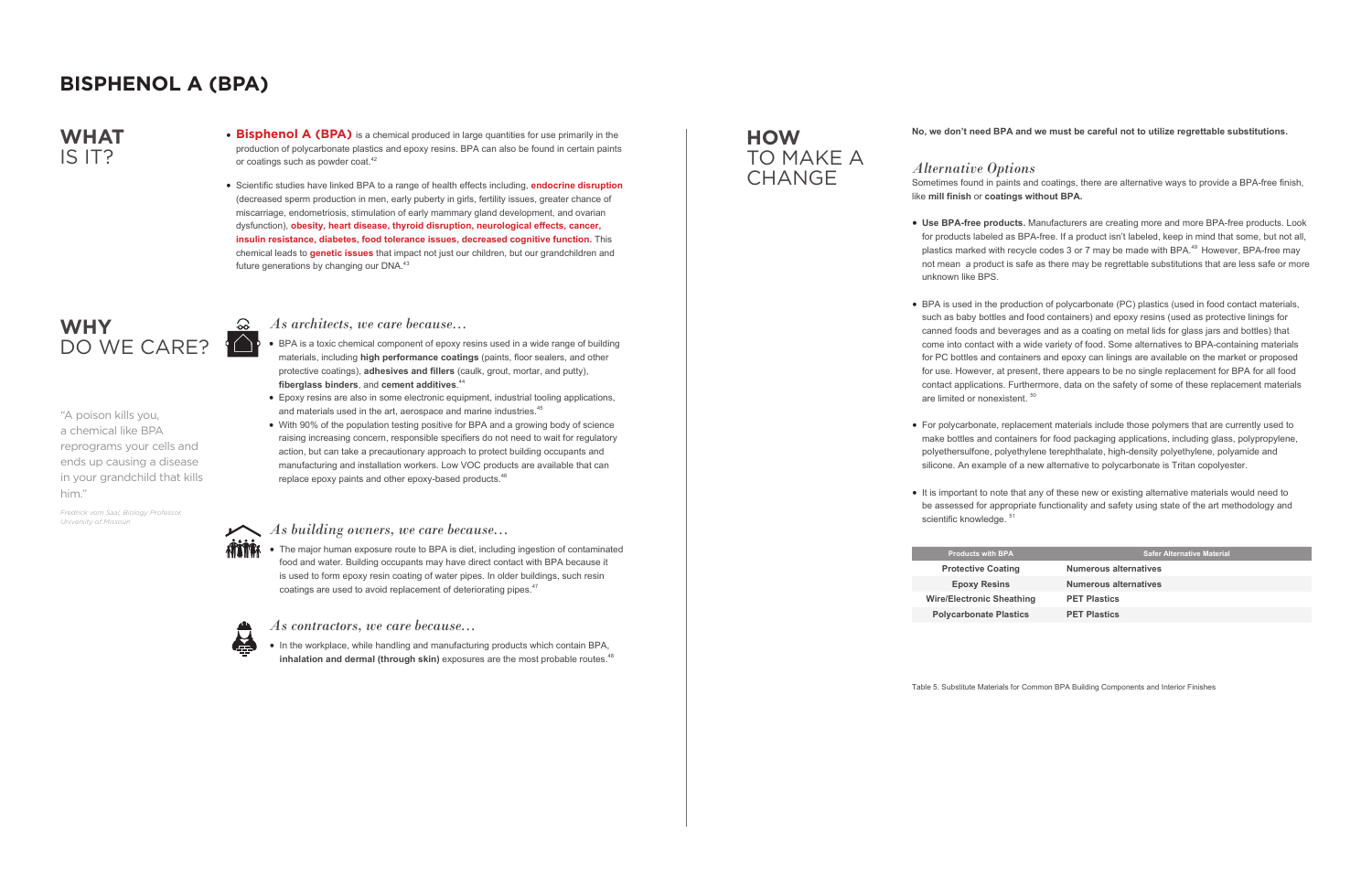- **Hexavalent Chromium** (known as **Cr6** and **Hex 6**) is a toxic form of chromium in the environment, which occurs naturally but it is usually produced by industrial process. Chromium's ability to easily react with other elements can produce hard coatings. Its **properties include corrosion-resistance, durability and hardness.**
- Hex 6 is classified as a **human carcinogen (cancer-causing)**, Chronic inhalation of Hex 6 has been shown to increase risk of **lung cancer** and may also **damage the small capillaries in kidneys and intestines**. Other adverse health effects associated with Hex 6 exposure, according to the National Institute for Occupational Safety and Health (NIOSH), include skin irritation or ulceration, allergic contact dermatitis, occupational asthma, nasal irritation and ulceration, perforated nasal septa, rhinitis, nosebleed, respiratory irritation, nasal cancer, sinus cancer, eye irritation and damage, perforated eardrums, kidney damage, liver damage, pulmonary congestion and edema, epigastric pain, and erosion and discoloration of one's teeth.**<sup>1</sup>**<sup>7</sup>

- Most industrial output of Hex 6 occurs in water but coal burning also increases air concentration. Most of the chromium in air will eventually settle and end up in waters or soils. We currently lack confirmed knowledge and clear guidelines concerning the level at which  $Cr^6$  in drinking water becomes a public health hazard. (Refer to the Precautionary Principle)
- A lawsuit concluded that Pacific Gas & Electric (PG&E) had contaminated groundwater in the California town of Hinkley, leading to a high number of cancer cases.<sup>19</sup>



• Owners create the demand for Hex 6 and have the power to reduce the demand.

 $\bullet$  Metal coil used in steel stud framing and ductwork are available without the Cr $^6$  coating upon request. **Ask Manufacturers to eliminate the "passivation coating" that contains the hexavalent chromium and ensure that any coatings used are RoHS** (Restriction of Hazardous Substances, pronounced: row-haas) compliant. RoHS is a European materials standard that prevents, among other toxins, hexavalent chromium. The restricted materials are hazardous to the environment and pollute landfills, and are dangerous in terms of occupational exposure during manufacturing and recycling.

**• Stainless Steel without passivation coating** is an alternative for pigments in paint/textiles **• Trivalent chromium (known as Cr<sup>3</sup>)** plating is an alternative to Hexavalent Chromium in industrial process. From a health standpoint  $Cr^3$  is intrinsically less toxic than  $Cr^6$ . Because of the lower toxicity it is not regulated as strictly, which reduces overhead costs. Other health advantages include higher cathode efficiencies, which lead to less chromium air emissions; lower concentration levels, resulting in less chromium waste and anodes that do not decompose. However, taking into account the Precautionary Principle, not enough information is known about the full human and environmental health effects of  $Cr<sup>3</sup>$ . <sup>23</sup>

- It is used in chrome plating and as an alloy in the production of stainless steel, as well as in anti-corrosion and conversion coatings. It is used to produce CCA (chromated copper arsenate) that is applied as a preservative in the treatment of structural timber.<sup>18</sup>
- Hexavalent Chromium is a toxic chemistry that is commonly used on building materials for surfaces coating, such as ductwork, steel studs and plumbing fixtures.
- The process of working with Hex 6 content will severely effect human health.



#### **No, we don't need Hexavalent Chromium for hard coating.**

### *Alternative Options*

- 
- -
	-

### Table 2. Summary of Non-Chromium Substitutes for Hard and Decorative Chromium Baths<sup>24</sup>

**• Anodized Aluminum** is an alternative material for Chrome Plating.

### **HOW**  TO MAKE A **CHANGE**

|                            | Cr <sup>6</sup> Possible Substitutes                                                                                                          | <b>Notes</b>                                                                                                                                                                  | <b>Vendor / Product</b>                                                                                                     |
|----------------------------|-----------------------------------------------------------------------------------------------------------------------------------------------|-------------------------------------------------------------------------------------------------------------------------------------------------------------------------------|-----------------------------------------------------------------------------------------------------------------------------|
| Electroplated nickel       | Nickel-tungsten-boron                                                                                                                         | Uses conventional plating equipment and operates similar to a conventional nickel plating<br>bath; may be more costly than hex chrome                                         | <b>AMPLATE</b>                                                                                                              |
|                            | Nickel-tungsten-silicon-carbide                                                                                                               | May provide higher plating rates and higher cathode current efficiencies; may provide better<br>throwing power and better wear resistance; may be more costly than hex chrome | Takada Inc.                                                                                                                 |
|                            | Tin-nickel                                                                                                                                    | Good corrosion resistance in strong acids, breaks down above 320c, less wear resistance<br>than hex chrome                                                                    |                                                                                                                             |
|                            | Nickel-iron-cobalt                                                                                                                            | Vendor claims twice the wear resistance and 2.6 times the corrosion resistance of hex<br>chrome; same color can be obtained                                                   | Shining Surface Systems, METTEX6<br>http://www.surfacesystems.com                                                           |
|                            | Nickel-tungsten-cobalt                                                                                                                        | Contains no chloride or strong chelators; can be used in rack and barrel plating;<br>good corrosion resistance except in marine environments; may tarnish; contains ammonia   | Enthone, Enloy Ni-150<br>http://www.afonline.com/articles/<br>00sum03.html                                                  |
| Non-nickel<br>electroplate | Tin-cobalt                                                                                                                                    | Plate on nickel; decorative only                                                                                                                                              | Seaboard Metal Finishing, Seachrome<br>www.seaboardmetalfin.com                                                             |
|                            |                                                                                                                                               | Plate on decorative nickel and nickel alloy; may be used in racking; mildly alkaline                                                                                          | Enthone, Achrolyte                                                                                                          |
|                            |                                                                                                                                               | Great color, light blue cast; no ammonia; no fluorides; no chlorides                                                                                                          | MacDermid, CROMVET                                                                                                          |
|                            | <b>Cobalt Phosphorous</b>                                                                                                                     | Nano-crystalline deposit produces extreme hardness; Plating current waveform modification<br>(electrically mediated deposition) used to produce nanocrystalline deposit.      | Integran Technologies, Inc.<br>http://www.integran.com/                                                                     |
| Electroless                | Electroless nickel<br>-nickel-tungsten<br>-nickel-boron<br>-nickel-diamond composite<br>-nickel-phosphorous<br>-nickel-polytetraflourethylene | Possibly less hardness and abrasion resistance than hex; no build up on corners                                                                                               | Abrite, Millenium series, www.abrite.com<br>MacDermid, NiKlad<br><b>Sirius</b><br>Surface Technology<br>Micro Surface Corp. |
|                            | HVOF (high velocity oxygenated fuel)<br>thermal sprays                                                                                        | Hardness and wear resistance similar to hex chrome; limited to line-of-sight applications.                                                                                    |                                                                                                                             |
|                            | Physical vapor deposition (PVD)<br>-titanium nitride                                                                                          | Greater hardness than hex chrome with a thinner coating; less corrosion resistance                                                                                            |                                                                                                                             |
|                            | Ion beam-assisted PVD                                                                                                                         | Line-of-sight; thinner coatings give same properties as other thicker coatings                                                                                                | Skion Corp.                                                                                                                 |
|                            | Plasma spray-titanium carbide                                                                                                                 | Aluminum, steel, carbon steel, titanium substrates                                                                                                                            | A-Flame Corp.                                                                                                               |
| Other Methods              | Chemical vapor deposition                                                                                                                     | Vacuum deposition; not limited to line-of-sight; resistant to acids; high deposition rate                                                                                     |                                                                                                                             |
|                            | Ion implantation                                                                                                                              | lons are implanted - no thickness; non-line-of-sight                                                                                                                          | Southwest Research Institute                                                                                                |
|                            | Powder coating                                                                                                                                | Vacuum metallization (PVD) - has met OEM wheel industry testing requirements including<br>ASTM B117, GM4472P, GM9508P, GM9682P, and GM6                                       | PermaStartm-Goodrich Technology<br>Corp.                                                                                    |
|                            | Laser cladding                                                                                                                                | Non-line-of-sight; nickel carbide coating                                                                                                                                     | Surface Treatment Technologies                                                                                              |
|                            |                                                                                                                                               |                                                                                                                                                                               |                                                                                                                             |

### *As architects, we care because...*

### *As building owners, we care because...*

#### *As contractors, we care because...*

- $\bullet$  A major source of worker exposure to toxic  $\text{Cr}^6$  occurs during "hot work" such as welding on stainless steel and other alloy steels containing chromium metal.<sup>20</sup>
- **Excess lung cancer** found in heavily exposed workers through inhalation of chrome plating, chromate pigment production, use of pigments, spray paints and coatings.<sup>21</sup>
- $\bullet\,$  Workplace exposure to  $\mathsf{Cr}^{6}$  may cause health effects such as lung cancer, irritation or damage to the nose, throat, and lung (respiratory tract), irritation or damage to the eyes and skin.<sup>22</sup>

### **WHAT** IS IT?

## **WHY**  DO WE CARE?

## TOXIC HEAVY METALS **HEXAVALENT CHROMIUM**

Restriction of Hazardous Substances (RoHS) originated in the European Union and restricts the use of specific hazardous materials found in electrical and electronic

products.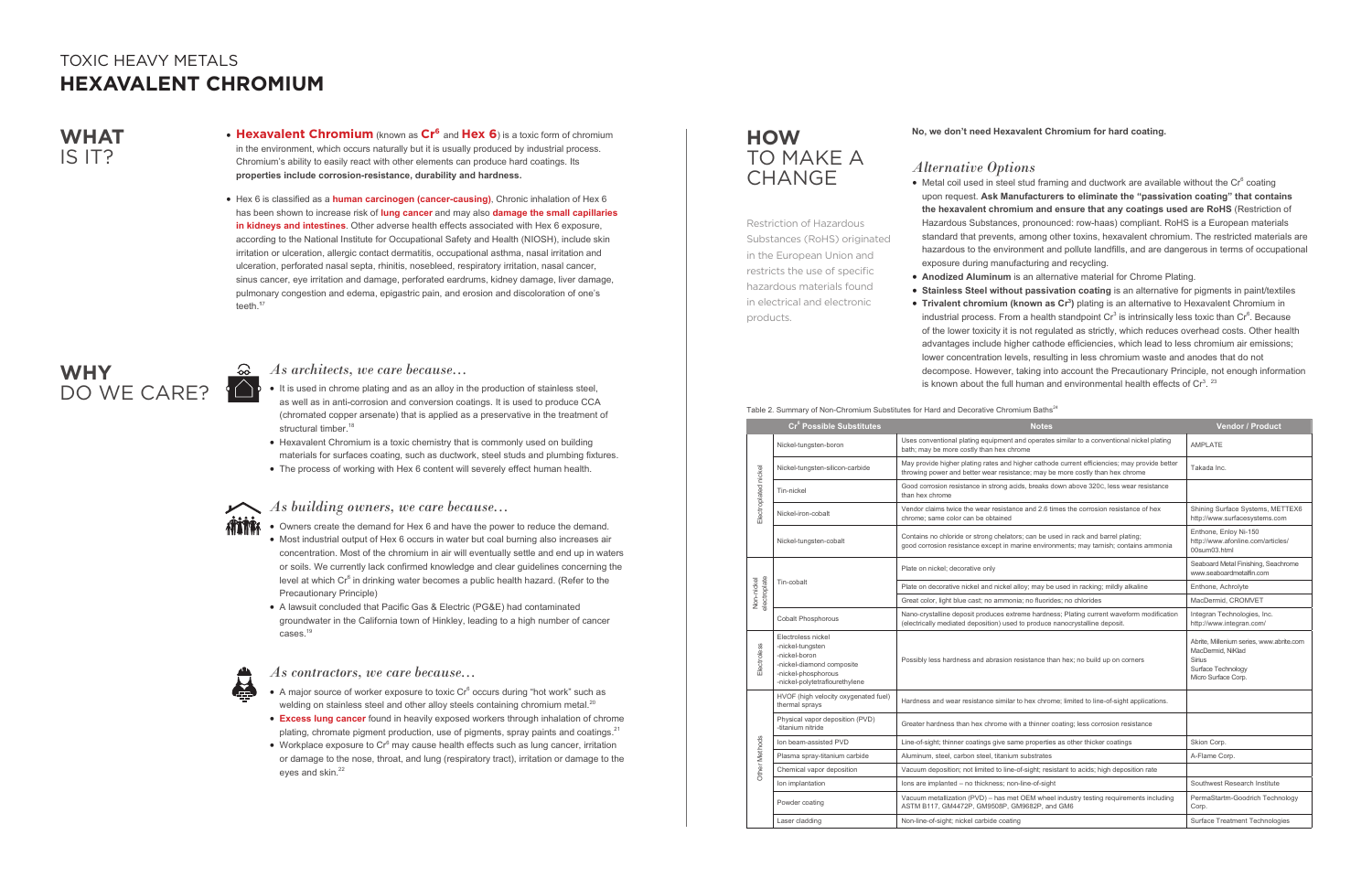- Lead is a naturally occurring element found in small amounts in the earth's crust. While it has some beneficial uses, it can be toxic to humans and animals causing health effects.<sup>52</sup>
- Much of our exposure comes from human activities including the use of fossil fuels including past use of leaded gasoline, some types of industrial facilities, and past use of lead-based paint in homes. Lead and lead compounds have been used in a wide variety of products found in and around our homes, including paint, ceramics, pipes and plumbing materials, solders, gasoline, batteries, door hardware, children's toys and cosmetics.<sup>53</sup>
- Lead can effect nearly every organ of the body and as a rule, **the more lead you have in your body, the more likely it is that you will have health problems**. 54 The health hazards of lead can be especially worse for children and pregnant women but in all humans can cause behavioral effects, delayed puberty, decreases in cognitive performance, cardiovascular effects, nerve disorders, fertility problems and more.<sup>55</sup>
- **The term "lead free" does not mean there is no lead present.** When referencing plumbing for example, by law, it allows for .25% lead as calculated across the wetted surface of a pipe. **The classification of "no lead" is the goal to aim for.**
- Mass exposures as in **Flint Michigan's drinking water** and political efforts to undermine the reduction of lead and its classification as a human and environmental health hazard has reignited the importance of banning this toxin.

• Those in occupations related to mining, ironwork or welding, construction, renovation and remodeling activities, smelters, firing ranges, the manufacture and disposal of car batteries, automobile radiator repair, metal shop work, and the manufacture of pottery or stained glass are particularly at risk for lead exposure.<sup>56</sup>

## **WHY**  DO WE CARE?

### **HOW**  TO MAKE A **CHANGE**

• Some levels of lead can still be found in products we specify from piping to roofing accessories. We have a responsibility to eliminate them and look to the future impacts. Long ago lead was not assumed to be a danger and was included in drinking water pipes. It is up to architects to try to think about what could be the lead of the future that we will one day have wished we stopped using.







### *As architects, we care because...*

#### *As building owners, we care because...*

*As contractors, we care because...*

## *Alternative Options*

• Look for products, particularly metals for piping and door hardware, that have **"no lead"** as

• Find alternative materials where lead may be used as in the case of lead boots around roof

- opposed to "lead-free."
- penetrations.
- may contain lead.
- 

• In consumer products, be cautious of plated jewelry, children's toys and even cosmetics that

**• Advocate** for laws that aim to prevent the use of lead in building and consumer products and that help support ingredients transparency.

#### **Products with Lead Safer Alternative Material**

**Plumbing Fittings,** 

#### **Pipes, Valves Stainless Steel, No lead brass, HDPE**

**PVC Roofing Metal Roof, HDPE, TPO, Modified Bitumen, Polymer Flashings Carpet Backing Products exist without, consult full ingredients lists Fluid Applied Flooring Products exist withou, consult full ingredients lists**

## **WHAT** IS IT?

## TOXIC HEAVY METALS **LEAD**

The term "lead free" does not mean there is no lead present. The classification of "no lead" is the goal to aim for.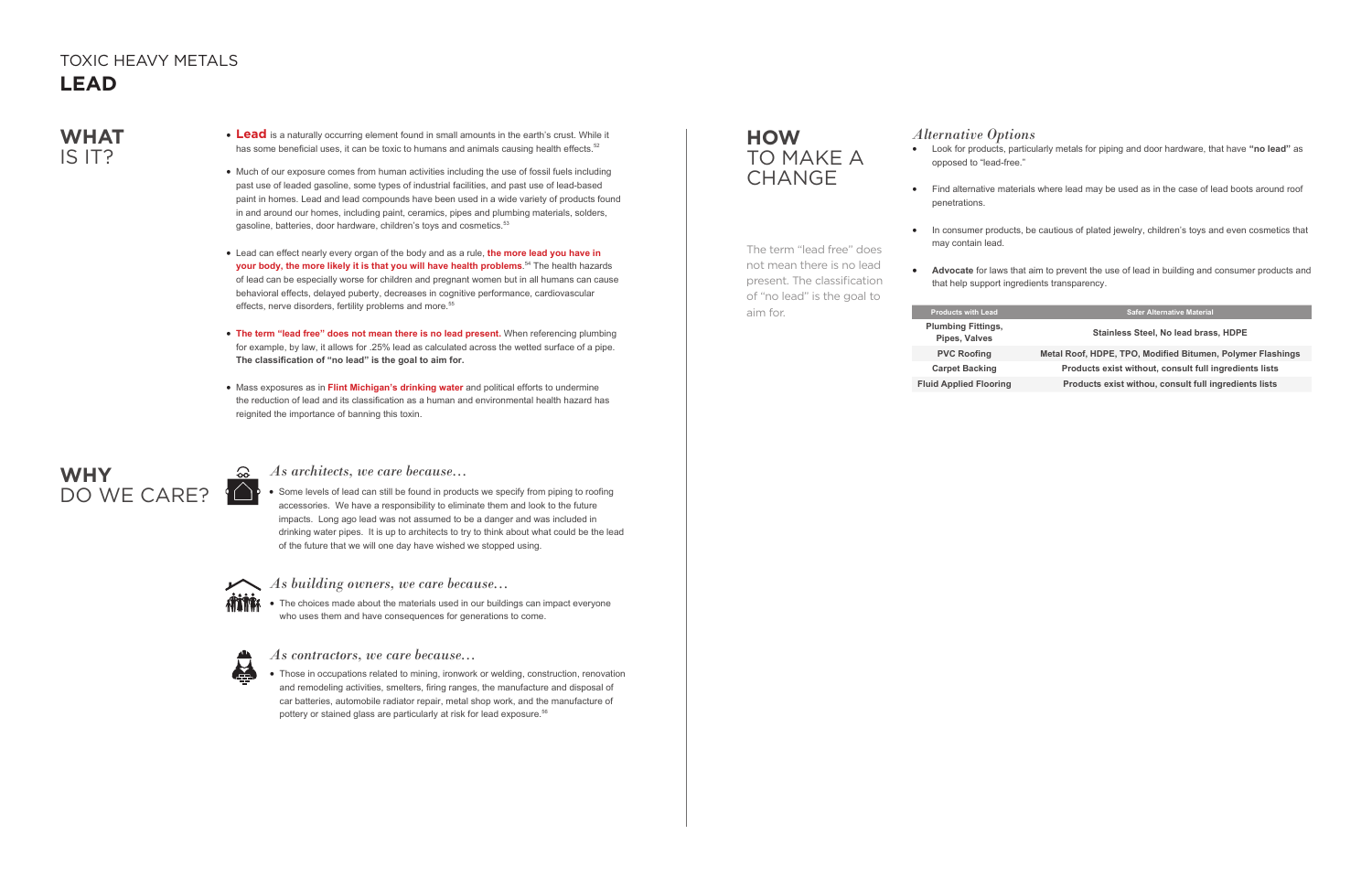• Mercury as found in many common building products is a global pollutant, bioaccumulating, mainly through the aquatic food chain, resulting in a serious health hazard for children and adults.<sup>59</sup>



• "Occupations that have a greater potential for mercury exposure include manufacturers of electrical equipment…that contain mercury, chemical processing plants that use mercury, metal processing, construction where building parts contain mercury (e.g., electrical switches, thermometers). Family members of workers who have been exposed to mercury may also be exposed to mercury if the worker's clothes are contaminated with mercury particles or liquid." 60

- **Mercury is a consistent bioaccumulative toxin and considered by the World Health Organization to be one of the top ten chemicals of a major health concern** which can have toxic effects on the nervous, digestive and immune systems, lungs, kidneys, skin and eyes.<sup>58</sup>
- Mercury can be commonly found in building products such as **concrete, gypsum board, ceiling tiles, adhesives, fluorescent light bulbs and even carpet backing**.
- Recent political efforts to roll back mercury protection laws have made it increasingly necessary to help eliminate the use of this toxic chemical.

• Both concrete and carpeting are some of the most widely used building materials that often contain hazardous mercury. In addition, our industry's continued specification of these products provides a market for the use of the by-products from fossil-fuel fired power plants. In this case, reducing toxins can also serve to help reduce greenhouse gas emissions.



### **HOW**  TO MAKE A **CHANGE**

### *As architects, we care because...*

### *As building owners, we care because...*

*As contractors, we care because...*

### *Alternative Options*

**• Mercury can be a common toxin present in a range of cementitious products**. While it can be hard to eliminate mercury content in products like concrete, our efforts to reduce the use of cement can not only help eliminate the toxin concerns but also help to reduce

• For finishes like carpet, ask manufacturers for products that do not contain any fly ash or

• Move to the use of LED lighting to eliminate the mercury found in fluorescents.

- embodied carbon.
- mercury as additives to the backing.
- 

#### **Products with Mercury**

**Fluorescent, Metal Halide, High Pressure Sodium lighting**

**Thermostats, Mercury Tilt Switches Mercury Oxide** 

**Carpet Backing** 

| <b>cts with Mercury</b>                            | <b>Safer Alternative Material</b>                                         |  |
|----------------------------------------------------|---------------------------------------------------------------------------|--|
| rescent. Metal<br>. High Pressure<br>lium lighting | <b>LED Lighting</b>                                                       |  |
| ostats, Mercury<br>It Switches                     | No Mercury Thermostats, Electronic Type and Mechanical<br><b>Switches</b> |  |
| rcury Oxide<br><b>Batteries</b>                    | <b>Zinc Air or Silver Oxide Batteries</b>                                 |  |
| pet Backing                                        | <b>Products Exist Without, Consult Full Ingredients Lists</b>             |  |
| <b>Tile</b>                                        | <b>Products Exist Without, Consult Full Ingredients Lists</b>             |  |
| hesives and<br><b>Sealants</b>                     | <b>Products Exist Without, Consult Full Ingredients Lists</b>             |  |

**Adhesives and** 

### **WHAT** IS IT?

• **Mercury** is a naturally-occurring chemical element found in rock in the earth's crust, including in deposits of coal. Mercury becomes a problem for the environment when it is released from rock and ends up in the atmosphere and in water. Human activities, however, are responsible for much of the mercury that is released into the environment. **The burning of coal, oil and wood as fuel can cause mercury to become airborne**, as can burning wastes that contain mercury. This airborne mercury can fall to the ground in raindrops, in dust, or simply due to gravity (known as "air deposition"). The amount of mercury deposited in a given area depends on how much mercury is released from local, regional, national, and international sources. Since mercury occurs naturally in coal and other fossil fuels, when people burn these fuels for energy, the mercury becomes airborne and goes into the atmosphere. These metals and compounds can damage multiple human organs at low doses and are known to be carcinogens. $5^7$ 



## TOXIC HEAVY METALS **MERCURY**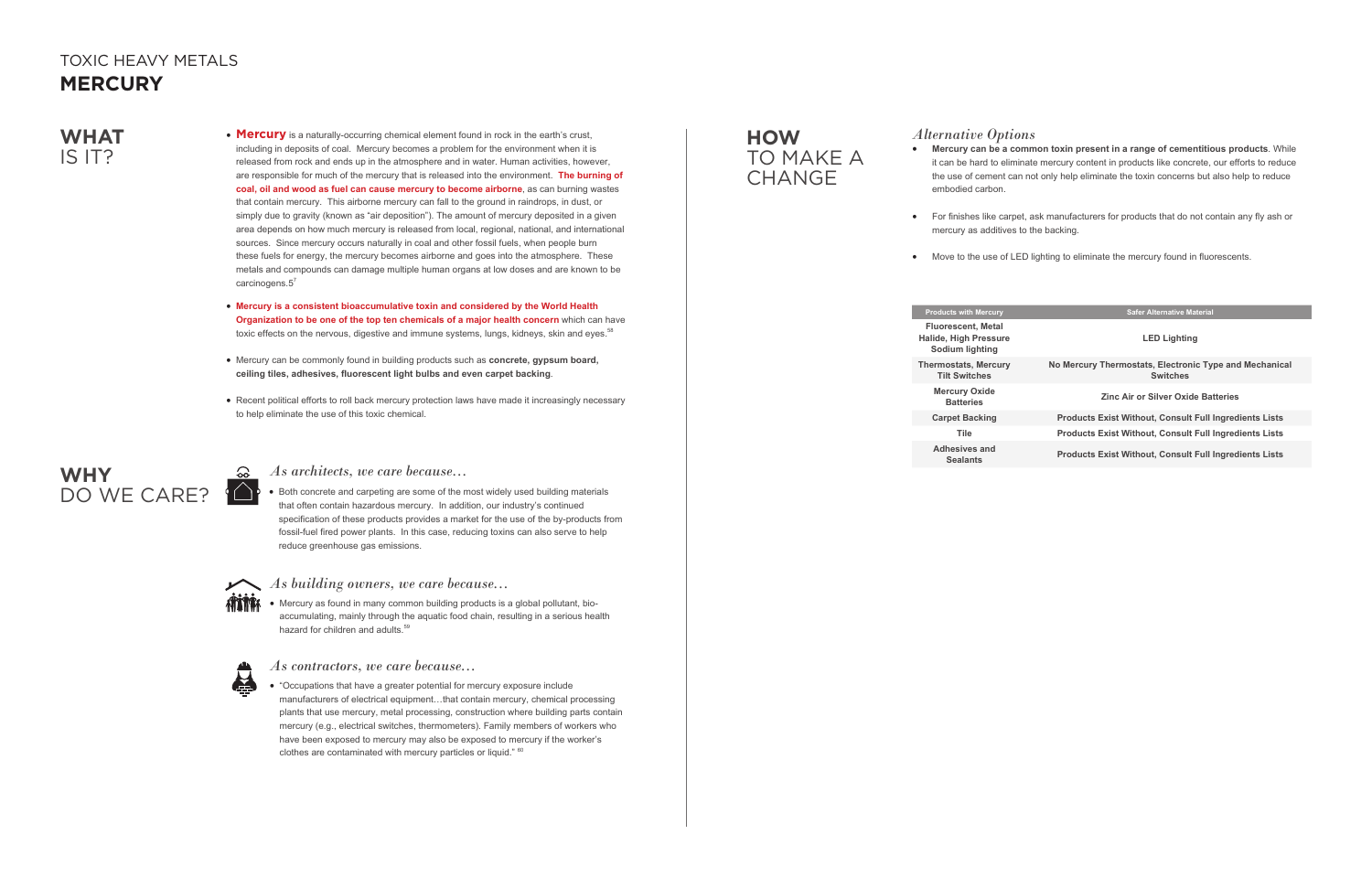- **PFAS** are a large, complex, and ever-expanding group of manufactured chemicals that are widely used to make fluoropolymer coatings and products that resist heat, oil, stains, grease, and water. Best known are PFOS, formerly used to make DuPont's Teflon, and PFOA, formerly in 3M's Scotchgard.
- Very low exposure to some PFAS chemicals has been linked to **cancer, thyroid disease, weakened childhood immunity and many other health problems.**<sup>61</sup>
- PFAS molecules are made up of a chain of linked carbon and fluorine atoms. Because the carbon-fluorine bond is one of the strongest, **these chemicals do not degrade in the environment.** In fact, scientists are unable to estimate an environmental half-life for PFAS, which is the amount of time it takes 50% of the chemical to disappear. $62$  These substances don't break down over time. **That means they build up in the environment and in our bodies**.
- The sheer volume of different PFAS and their use in a huge variety of products makes it daunting, if not practically possible, to identify all the potential forms, not to mention possible situations where they might be found. Because of the wide spread usage, **background levels of PFAS are truly ubiquitous in the environment and in humans**. 63

- $\mathbf{A}$ as cookware, pizza boxes and stain repellants. Most people have been exposed to PFAS. Certain PFAS can accumulate and stay in the human body for long periods of time. There is evidence that exposure to PFAS can lead to adverse health outcomes in humans.<sup>65</sup>
	- Drinking water can be a source of exposure in communities where these chemicals have contaminated water supplies.



*Alternative Options* To halt the ongoing buildup of PFAS in the environment, an international research team proposes that society move away from these "forever chemicals." It is calling for an orderly elimination of PFAS-containing products from commerce. <sup>66</sup>

- Perfluoroalkyls have been used in surface protection products such as carpet and clothing treatments and coating for paper and cardboard packaging. They have also been used in fire-fighting foams. <sup>64</sup>
- They are often used in fabric stain repellents and this level of seeming protection may not be necessary when care or spot cleaning can be a safer alternative.



### **WHY**  DO WE CARE? <sup>(</sup> $\bigcirc$ <sup>'</sup>

## TO MAKE A **CHANGE**

- There are four major known sources of PFAS: fire training/fire response sites/ airports, industrial sites, landfills, and wastewater treatment plants/biosolids.
- People who work at PFAS production facilities, or facilities that manufacture goods made with PFAS, may be exposed in certain occupational settings or through contaminated air.

#### *As architects, we care because...*

### *As building owners, we care because...*

#### *As contractors, we care because...*

#### **No, we do not need PFAS.**

**• Look at the ingredients.** There are many everyday products that consumers can choose not to use if it contains this class of harmful chemicals. PFAS may be found in any product that is advertised as waterproof, stain resistent, and heat resistent.

• Substitution of hazardous materials is a fundamental measure to reduce risks to environment,

• Consider a change to expectations and fabric care procedures. Instead of using dangerous forever stain repellent chemicals, is it acceptable to spot clean when needed?

- 
- workers, consumers, and public heatlh.
- 
- eliminate use of them completely.

• Research is needed to understand alternatives for PFAS. The best course of action is to

## **WHAT** IS IT?

## **HOW**

## PER- AND POLYFLUORALKYL SUBSTANCES **PER- AND POLYFLUORALKYL SUBSTANCES (PFAS)**

PFAS and related chemicals are notoriously known as "forever chemicals" meaning that once they are made, they will never go away from our earth.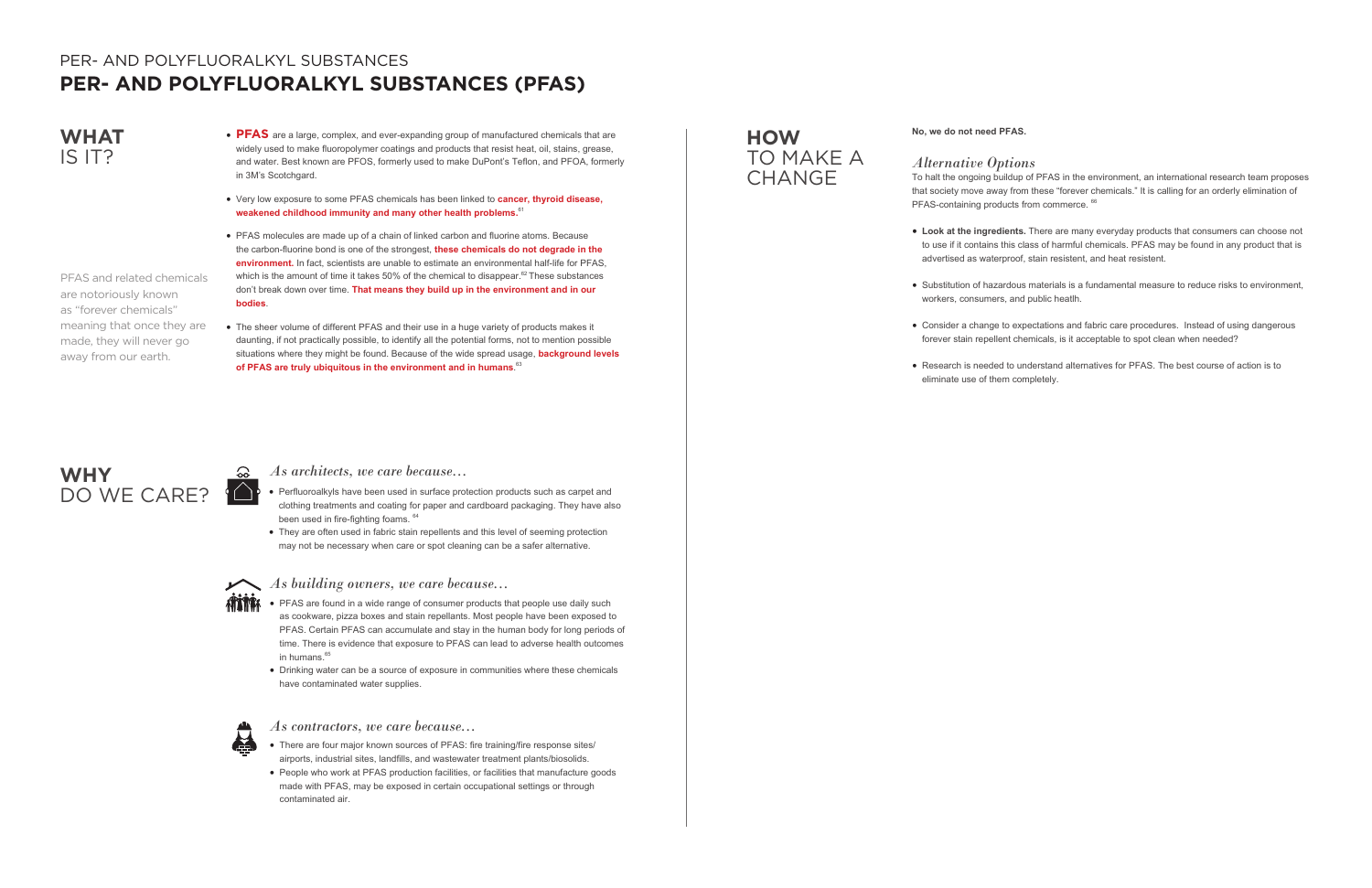- Alkylphenols can be found in building cleaning products, coatings, adhesives, paints, fire retardants, rubber and thermoplastics.
- Nonylphenol Ethoxylates (NPEs) are surfactants commonly added to paints to help the pigments stay evenly spread throughout the paint base. They have been banned in the European Union, Denmark, and Japan.<sup>70</sup>



• Studies show that low levels of APEs have been detected in indoor dust and primarily affects toddlers and teenagers. Though the daily exposure doses are low, there is a cause for concern as these surfactants are not regulated in many developing countries and their use may be increasing 71



• During use of specialty paints that contain nonylphenol ethoxylates, contractors may be exposed to NPEs during the mixing of paint and spray application through inhalation and dermal exposure.<sup>72</sup>

**• Choose APE-Free Interior Paint**. Benjamin Moore and Sherwin-Williams offer APE-free paint in some of their standard product lines. There are likely other manufacturers who have eliminated APEs. Ask your favorite paint supplier if they are in this group.<sup>73</sup>

• Most concerns are focused on alkylphenol ethoxylates (APEs), which bioaccumulate and have been shown to cause endocrine disruption in fish. APEs are in cleaning products that end up in waterways from wastewater treatment effluent. Some alkylphenols, especially nonylphenol, are being phased out in Europe, and more research into their impacts is needed. A few governments with environmentally preferable purchasing programs restrict or ban APEs.<sup>74</sup>

## **WHY**  DO WE CARE? ( $\bigcirc$

### **HOW**  TO MAKE A **CHANGE**

### *As architects, we care because...*

### *As building owners, we care because...*

#### *As contractors, we care because...*

**No, we don't need alkylphenols.**

### *Alternative Options*

**• Avoid products** containing the following alkylphenols: propylphenol, butylphenol, amylphenol, heptylphenol, octyphenol, nonylphenol, dodecylphenol, methlyphenol and ethylphenol.

**• Dispose of household chemicals properl**y, by using a free household hazardous waste pick-

- 
- 
- up, or any other safe dispoal method.
- 

### **WHAT** IS IT?

- **Alkylphenols** and their ethoxylates are a family of chemicals used mainly as surfactants in commercial detergents and cleaners. They are also used in paints, pesticides and other agro chemicals, personal-care products, in industrial processes, and oilfields. Their breakdown products include persistent toxic chemicals that build up in fish and wildlife.<sup>67</sup>
- Alkylphenol ethoxylates **(APEs)**, a group of chemicals that includes nonylphenol ethoxylates **(NPEs)** and octylphenol ethoxylates **(OPEs)**, are chemicals of concern commonly used as surfactants in acrylic paint. According to the U.S. EPA, NPEs represent approximately 80% - 85% of the volume of APEs.
- APEs are among the chemicals found at the highest concentrations in U.S. house dust. They are also found in air, drinking water, and food. As a result, APEs have been **detected in human urine, cord blood, and breast milk.**
- There are concerns about the effects of alkylphenols on human health, including r**eproductive, nervous system, and immune effects**. 68 Alkylphenols are **endocrine disruptors** that have the ability to mimc or disrupt estrogen hormones. Biological processes that are generally controlled by estrogen, such as cell communication and protein formation, can be altered when cells are exposed to alyphenols.<sup>69</sup>

### ALKYLPHENOLS AND RELATED COMPOUNDS **ALKYLPHENOLS (APE'S)**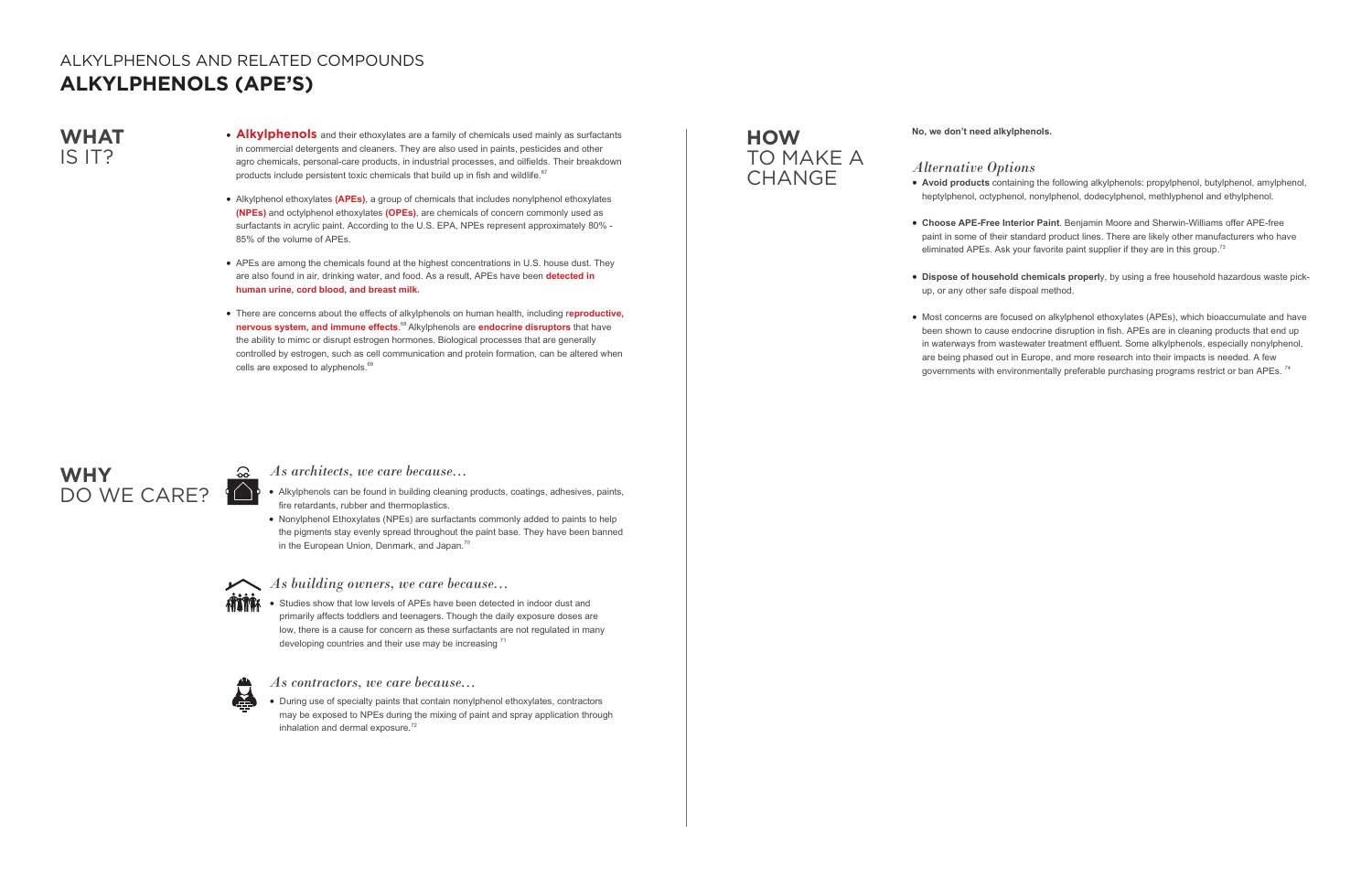- **Creosote** is a general term covering coal tar creosote, coal tar, and coal tar pitch. Coal tar creosote is the most common mixture, and is widely used as a wood preservative in the U.S. As many as 10,000 chemicals may comprise this mixture.<sup>75</sup>
- Breathing vapors of the creosotes, coal tar, coal tar pitch, or coal tar pitch volatiles can cause **irritation of the respiratory tract.** Eating large amounts of creosote (any form) may cause a burning in the mouth and throat and stomach pains. Long-term exposure to low levels of creosote, especially direct contact with skin during wood treatment or manufacture of coal tar creosote-treated products, has resulted in **skin cancer and cancer of the scrotum**. Cancer of the scrotum in chimney sweeps has been associated with long-term skin exposure to soot and coal tar creosotes.<sup>76</sup>
- **Pentachlorophenol** is a manufactured chemical which is a restricted use pesticide and is used industrially as a wood preservative for utility poles, railroad ties, and wharf pilings. Exposure to high levels of pentachlorophenol can cause **increases in body temperature, liver effects, damage to the immune system, reproductive effects, and developmental effects.**<sup>77</sup>
- The general populations can be exposed to very low levels of pentachlorophenol in **contaminated indoor and outdoor air, food, drinking water and soil.**

• Wood preservative products are those that claim to control wood degradation problems due to fungal rot or decay, sapstain, molds, or wood-destroying insects. Both the treatment process and the use of treated-products can result in exposure to pesticides for both people and the environment.<sup>78</sup>



<u> လ</u>

- Workers in the wood preservative, coke-producing, or asphalt industries can be exposed in the manufacturing process. Installers that use creosote-treated wood in building fences, bridges, or railroad tracks, or installing telephone poles risk exposure.
- People who work or live near a wood treatment facility or in the production of utility poles, railroad ties, or wharf pilings may be exposed to pentachlorophenol in the air or by coming in contact with the treated wood.<sup>80</sup>

### **WHY**  DO WE CARE?

### **HOW**  TO MAKE A **CHANGE**

*As architects, we care because...*

*As building owners, we care because...*

- **ATTE:** Living in treated-wood houses that may result in air or skin contact with **creosote.** Humans can also be exposed by drinking water contaminated by a hazardous waste site.
	- Pentachlorophenol was a widely used pesticide for a long time. Today its use is restricted and it can only be used by certified applicators. You may have old containers of pesticides in your attic, basement, or garage that contain pentachlorophenol. Removing these old containers will reduce your risk of exposure to pentachlorophenol.<sup>79</sup>



*As contractors, we care because...*

**No, we don't need toxic wood treatments.**

#### *Alternative Options*

• Research groups have been studying more environmentally friendly alternatives to wood preservatives. It's best to discuss with your structural engineer and wood supplier about alternative options that do not contain Red List chemicals. Often, it is the final supplier or seller that provides the wood treatment. Specifiers are encouraged to speak with these suppliers about what treatments are used and find safer alternates when needed.

• Contact both your wood supplier and wood treatment manufacturer about options and always request a full list of ingredients. Be sure to ask the manufacturer about avoiding the two wood

- 
- treatment chemicals listed here.

### **WHAT** IS IT?

## WOOD TREATMENTS **CREOSOTE OR PENTACHLOROPHENOL**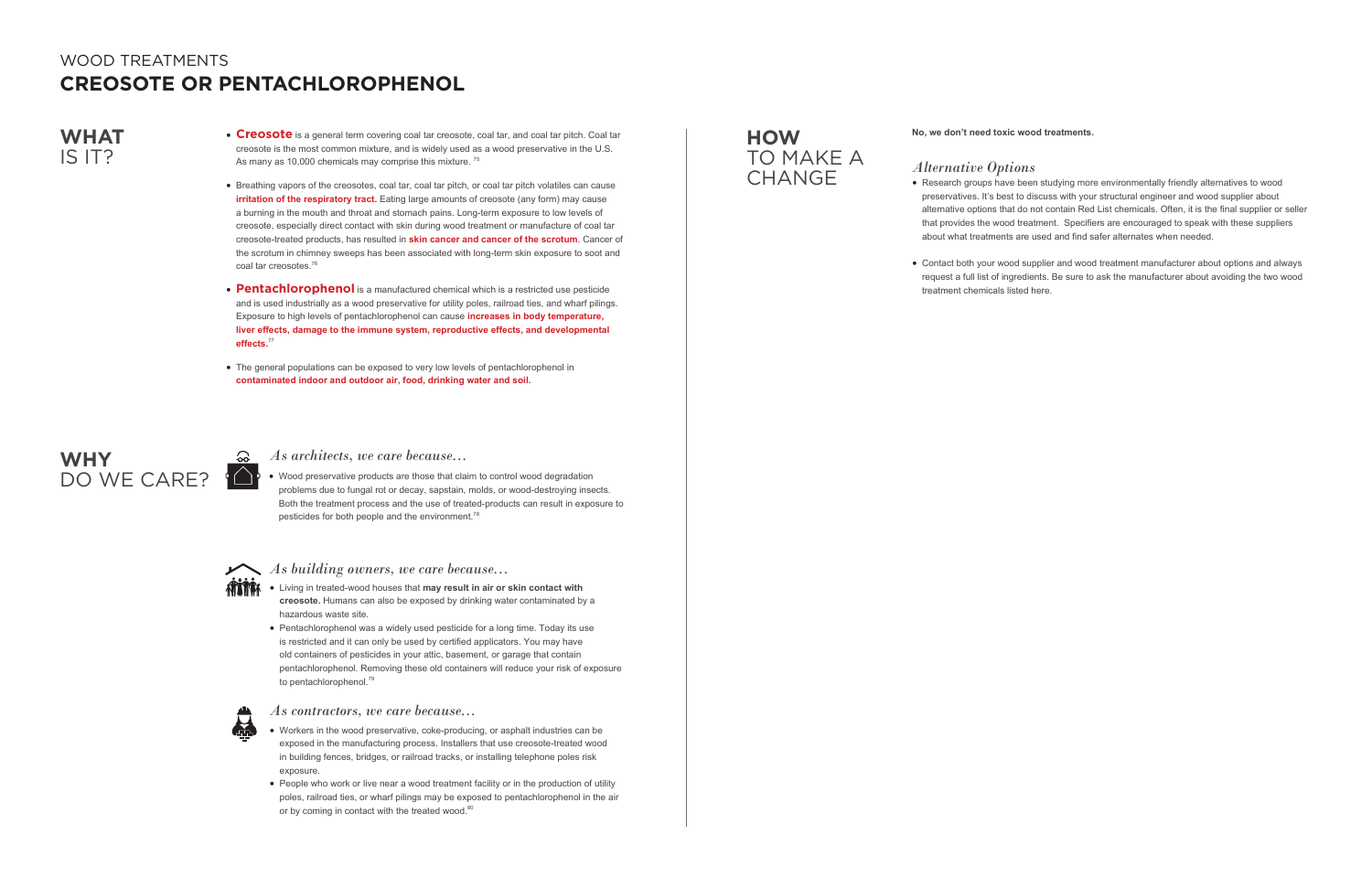- 25. G.O. Adewuyi, and R.A. Olowu, *High Performance Liquid Chromatographic (HPLC) Method for Comparison of Levels of some Phthalate Esters in Children's Toys and Their Health Implications*, http:// www.akamaiuniversity.us/PJST13\_2\_251.pdf
- 26. Green Spec, *Phthalates*, http://www.greenspec.co.uk/building-design/pthalates-environment-health/
- 27. Global Health & Safety Initiative, Toxic Chemicals in Building Materials, http://healthybuilding.net/ uploads/files/toxic-chemicals-in-building-materials.pdf
- 28. E.A. Kerle, J.J. Jenkins, and P.A. Vogue, *Understanding pesticide persistence and mobility for groundwater and surface water protection*, http://pep.wsu.edu/wp-content/uploads/sites/7/2015/05/ em8561\_Pesticide\_Persistence.pdf
- 29. Healthy Building Network, *Phthalate-free Plasticizers in PVC*, https://www.healthybuilding.net/content/ phthalate-in-pvc-executive-summary

#### 30. Ibid.

- 31. New Jersey Department of Health, *Hazardous Substance Fact Sheet,* http://nj.gov/health/eoh/rtkweb/ documents/fs/0946.pdf
- 32. Green Spec, *Formaldehyde*, http://www.greenspec.co.uk/building-design/formaldehyde-health-environment/
- 33. Brent Elrich, Building Green, *Composite Wood: EPA, California, and LEED V4 Requirements*. Vol. 27, Issue 3. 6 March 2018.
- 34. N.C. Department of Labor Occupational Safety and Health Division, Formaldehyde Fact Sheet, http:// www.nclabor.com/osha/etta/A\_to\_Z\_Topics/HCHO.pdf
- 35. Gravelle Building Environments Inc. Ottawa Air Quality Assessments, FORMALDEHYDE, https:// www.gravellebuildingenvironments.com/formaldehyde
- 36. Green Spec, *Formaldehyde*, http://www.greenspec.co.uk/building-design/formaldehyde-health-environment/
- 37. James Armstrong and Andy Walker, *Formaldehyde Use in Building Construction*, Reed Construction Data
- 38. Toxics Use Reduction Institute, Formaldehyde Facts/Alternatives, http://www.turi.org/TURI\_Publications/ TURI\_Chemical\_Fact\_Sheets/Formaldehyde\_Fact\_Sheet/Formaldehyde\_Facts/Alternatives

#### 39. Ibid

- 40. Healthy Building Network, Formaldehyde and Wood, www.healthybuilding.net/formaldehyde/
- 41. Toxics Use Reduction Institute, Formaldehyde Facts/Alternatives
- 42. National Toxicology Program, *NTP BRIEF ON BISPHENOL A*, http://aseh.net/teaching-research/teaching-unit-better-living-through-chemistry/historical-sources/lesson-4-1/National%20Toxicology%20Program-BPA-DraftBrief-4.14.08.pdf
- 43. Marilee Nelson, BPA in Plastics and Coatings: Tips to Remove, Replace, and Restore, https://branchbasics.com/blog/2015/06/bpa-in-plastics-and-coatings-remove-and-replace/
- 44. Global Health & Safety Initiative, *Bisphenol A in Building Materials: High Performance Paint Coatings*, http://healthybuilding.net/uploads/files/bisphenol-a-in-building-materials-high-performance-paint-coatings. pdf
- 45. Ibid

#### 46. Ibid

- 47. Savita G. Pawara, I.L. Pardeshib and S.G. Rajputc, *Convenience Foods and Its Packaging Effects on Human Health: A Review*, http://www.jakraya.com/journal/pdf/4-jrefArticle\_1.pdf
- 48. Stacey E Anderson and B Jean Meade, *Potential Health Effects Associated with Dermal Exposure to Occupational Chemicals,* https://www.ncbi.nlm.nih.gov/pmc/articles/PMC4270264/
- 49. Medical Center, The University of Mississippi, *What is BPA? Should I be worried about it?* https:// www.ummchealth.com/healthlibrary/Article.aspx?articleid=FAQ-20058331
- 50. Food and Agriculture Organization of the United Nations, World Health Organization, *Joint FAO/ WHO Expert Meeting to Review Toxicological and Health Aspects of Bisphenol A*, 1-5 November 2010, Ottawa, Canada
- 51. Ibid
- 52. U.S. Environmental Protection Agency, Learn about Lead*,* https://www.epa.gov/lead/learn-about-lead
- 53. Ibid

### **REFERENCES**

- 1. Healthy Building Network, *PVC in Buildings: Hazards and Alternatives*, http://healthybuilding.net/ uploads/files/pvc-in-buildings-hazards-and-alternatives.pdf
- 2. Bill Walsh, *Vinyl Building Products Drive Asbestos Use in USA,* http://www.healthybuilding.net/ news/2017/03/22/vinyl-building-products-drive-asbestos-use-in-usa
- 3. Niaz Dorry, *Building As If Breathing Mattered: PVC's Contribution To Asthma*, http://www. healthybuilding.net/news/2004/08/11/building-as-if-breathing-mattered-pvcs-contribution-to-asthma#sthash. goZyluHU.dpuf
- 4. Healthy Building Network, *PVC in Buildings: Hazards and Alternatives*
- 5. Update on the Environmental Health Impacts of Polyvinyl Chloride (PVC) as a Building Material: Evidence from 2000-2004
- 6. Richard M. Duffy, letter to Concord, MA school board, April 14,1998, http://www.usgbc.org/Docs/LEED\_ tsac/PVC/CMPBSRebuttal%20Attach%203-Fire.pdf, p7.
- 7. Healthy Building Network, *PVC in Buildings: Hazards and Alternatives*
- 8. Perkins+Will, *What's New (and What's Not) With PVC*, http://perkinswill.com/sites/default/files/ PerkinsWill\_PVC\_2015\_Whitepaper.pdf
- 9. Building Green, *Flame Retardants Under Fire*, https://www.buildinggreen.com/feature/flame-retardantsunder-fire
- 10. Herbstman JB, Sjödin A, Kurzon M, Lederman SA, Jones RS, Rauh V, et al. Prenatal exposure to PBDEs and neurodevelopment. Environ Health Perspect. 2010 May;118(5):712–9.

Harley KG, Marks AR, Chevrier J, Bradman A, Sjödin A, Eskenazi B. PBDE concentrations in women's serum and fecundability. Environ Health Perspect. 2010 May;118(5):699–704.

Meeker JD, Johnson PI, Camann D, Hauser R. Polybrominated diphenyl ether (PBDE) concentrations in house dust are related to hormone levels in men. Sci Total Environ. 2009 May;407(10):3425–9.

Turyk ME, Persky VW, Imm P, Knobeloch L, Chatterton R, Anderson HA. Hormone disruption by PBDEs in adult male sport fish consumers. Environ Health Perspect. 2008 Dec;116(12):1635–41.

- 11. Lisa Marchi, *Flame Retardants: Health Effects Summary*
- 12. Alex Stadtner, *Toxic Building Materials in Residential Construction*, http://healthybuildingscience. com/2012/11/27/toxic-building-materials-in-residential-construction
- 13. Center for Environmental Health, *Safer Furniture Flammability Standard and Flame Retardant Chemicals Fact Sheet*, http://www.ceh.org/wp-content/uploads/FR-Safer-Furniture-Fact-Sheet.pdf
- 14. Kellyn S. Betts, *New Thinking on Flame Retardants*, www.ncbi.nlm.nih.gov/.../PMC2367656/
- 15. Joe Thornton, Environmental Impacts of Polyvinyl Chloride Building Materials, Healthy Building

#### Network, 2002

- 16. Green Flame Retardants, https://www.greenflameretardant.com/index.html
- 17. Larry West, *What Are the Health Risks Associated with Hexavalent Chromium?* http://environment. about.com/od/healthenvironment/f/Hexavalent-Chromium-Health-Risks.htm
- 18. Greenspec, *Hexavalent chromium (aka Chromium-6)*, http://www.greenspec.co.uk/building-design/chromium-6-environment-human-health/
- 19. Wikipedia, Hinkley groundwater contamination, https://en.wikipedia.org/wiki/Hinkley\_groundwater\_contamination
- 20. United States Department of Labor, *Occupational Safety and Health Administration*, https://www.osha. gov/SLTC/hexavalentchromium/
- 21. L. S. Levy, P. A. Martin and P. L. Bidstrup British Journal of Industrial Medicine, Vol. 43, No. 4 (Apr., 1986), pp. 243-256
- 22. OSHA Fact Sheet, Health Effects of Hexavalent Chromium, https://www.osha.gov/OshDoc/data\_General\_Facts/hexavalent\_chromium.pdf
- 23. Northeast Waste Management Officials' Association, *Pollution Prevention Technology Profile Trivalent Chromium Replacements for Hexavalent Chromium Plating*, November 18, 2003, http://www. newmoa.org/prevention/p2tech/TriChromeFinal.pdf

24. Ibid.

54. National Institute of Environmental Health Sciences, *Lead,* https://www.niehs.nih.gov/health/topics/ agents/lead/index.cfm

- 57. Paul B Tchounwou, Clement G Yedjou, Anita K Patlolla, and Dwayne J Sutton. *Heavy Metals Toxicity and the Environment*, https://www.ncbi.nlm.nih.gov/pmc/articles/PMC4144270/#R2
- 59. Bose-O'Reilly, S., McCarty, K. M., Steckling, N., & Lettmeier, B. (2010, September). *Mercury exposure and children's health, https://www.ncbi.nlm.nih.gov/pmc/articles/PMC3096006/*
- 63. Thomas, Ryan, *Solving the PFAS Puzzle,* https://www.ghd.com/en/about-us/solving-the-pfas-puzzle.aspx 64. Agency for Toxic Substances and Disease Registry, Perfluoroalkyls, https://www.atsdr.cdc.gov/ substances/toxsubstance.asp?toxid=237
- 65. EPA, *Basic Information on PFAS*, https://www.epa.gov/pfas/basic-information-pfas#important
- 66. Hogue, Cheryl (2019, November). *How to say goodbye to PFAs,* Chemical & Engineering News, https://cen.acs.org/environment/persistent-pollutants/say-goodbye-PFAS/97/i46
- 67. Toxic Free Future, *APEs: Troubling Bubbles*, https://toxicfreefuture.org/key-issues/chemicals-of-concern/
- 55. Ibid
- 56. Ibid
- 
- 58. World Health Orgnization, *Mercury and Health, https://www.who.int/news-room/fact-sheets/detail/ mercury-and-health*
- 
- 60. U.S. Department of Health and Human Services, *Toxilogical Profile for Mercury*, https://www.atsdr.cdc. gov/toxprofiles/tp46.pdf
- 61. Environmental Working Group, *PFAS Contamination in the U.S.*, https://www.ewg.org/interactive-maps/ pfas\_contamination/
- 62. National Institute of Environmental Health Sciences, *Perfluoroalkyl and Polyfluoroalkyl Substances,* https://www.niehs.nih.gov/health/topics/agents/pfc/index.cfm
- 
- -
	-
- apes-troubling-bubbles/
	- 68. Ibid
- 
- paints
- 
- 

69. Breast Cancer Prevention Partners, *Alkylphenols,* https://www.bcpp.org/resource/alkylphenols/ 70. Healthy Materials Lab, *Interior Paints*, https://healthymaterialslab.org/material-collections/no-and-low-voc-

71. Science Direct, *Alkylphenols and alkylphenol ethoxylates in dust from homes, offices and computer laboratories: Implication for personal exposure via inadvertent dust ingestion,* https://www.sciencedirect. com/science/article/pii/S2405665017300203

72. EPA, *Nonylphenol (NP) and Nonylphenol Ethoxylates (NPEs)*, https://www.epa.gov/assessing-andmanaging-chemicals-under-tsca/nonylphenol-np-and-nonylphenol-ethoxylates-npes